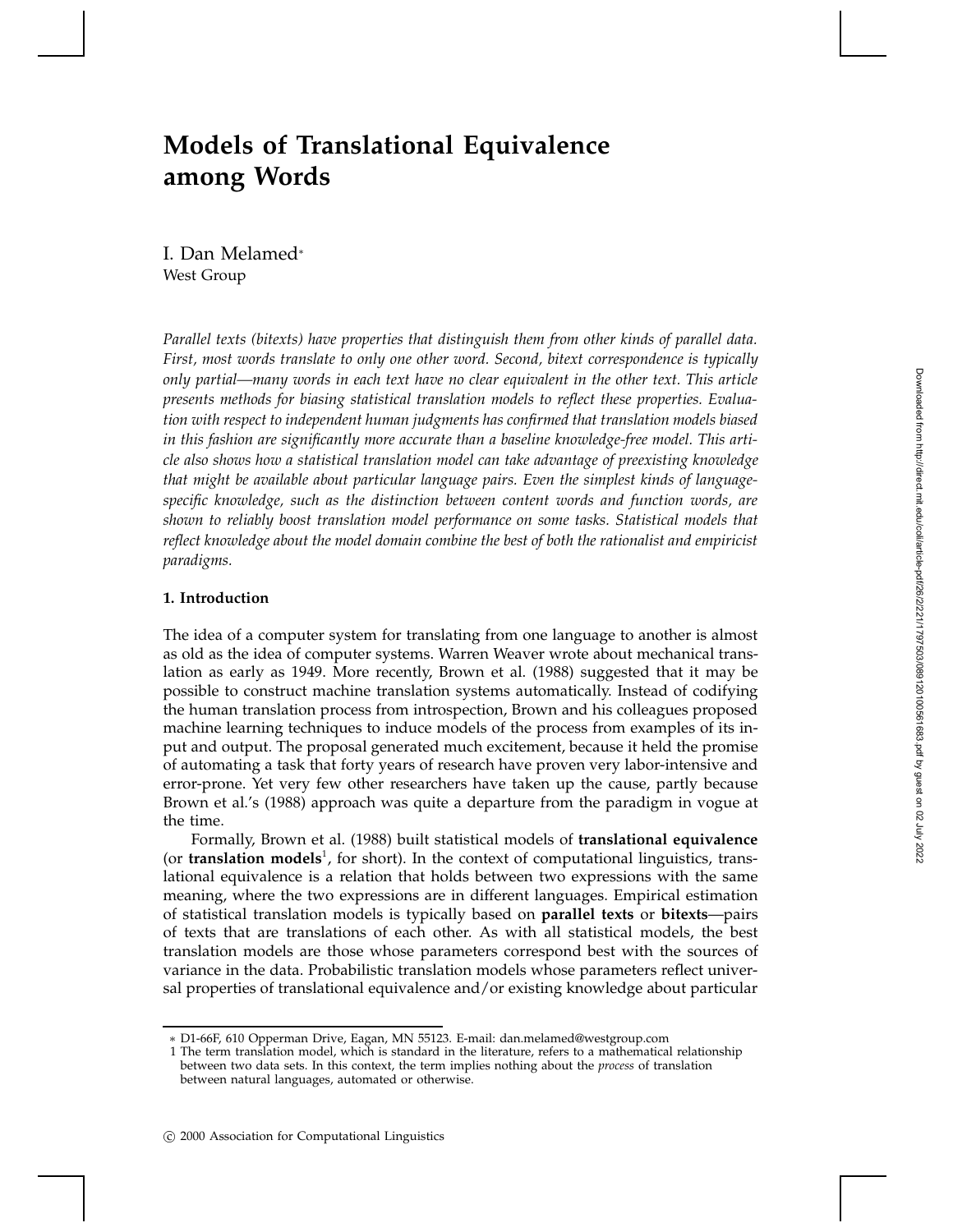languages and language pairs benefit from the best of both the empiricist and rationalist traditions.

This article presents three such models, along with methods for efficiently estimating their parameters. Each new method is designed to account for an additional universal property of translational equivalence in bitexts:

- 1. Most word tokens translate to only one word token. I approximate this tendency with a one-to-one assumption.
- 2. Most text segments are not translated word-for-word. I build an explicit noise model.
- 3. Different linguistic objects have statistically different behavior in translation. I show a way to condition translation models on different word classes to help account for the variety.

Quantitative evaluation with respect to independent human judgments has shown that each of these three estimation biases significantly improves translation model accuracy over a baseline knowledge-free model. However, these biases will not produce the best possible translation models by themselves. Anyone attempting to build an optimal translation model should infuse it with all available knowledge sources, including syntactic, dictionary, and cognate information. My goal here is only to demonstrate the value of some previously unused kinds of information that are always available for translation modeling, and to show how these information sources can be integrated with others.

A review of some previously published translation models follows an introduction to translation model taxonomy. The core of the article is a presentation of the model estimation biases described above. The last section reports the results of experiments designed to evaluate these innovations.

Throughout this article, I shall use  $\mathcal{CALLIGRAPHIC}$  letters to denote entire text corpora and other sets of sets, CAPITAL letters to denote collections, including sequences and bags, and *italics* for scalar variables. I shall also distinguish between **types** and tokens by using **bold font** for the former and plain font for the latter.

# **2. Translation Model Decomposition**

There are two kinds of applications of translation models: those where word order plays a crucial role and those where it doesn't. Empirically estimated models of translational equivalence among word types can play a central role in both kinds of applications.

Applications where word order is not essential include

- cross-language information retrieval (e.g., McCarley 1999),
- multilingual document filtering (e.g., Oard 1997),
- computer-assisted language learning (e.g., Nerbonne et al. 1997),
- certain machine-assisted translation tools (e.g., Macklovitch 1994; Melamed 1996a),
- concordancing for bilingual lexicography (e.g., Catizone, Russell, and Warwick 1989; Gale and Church 1991),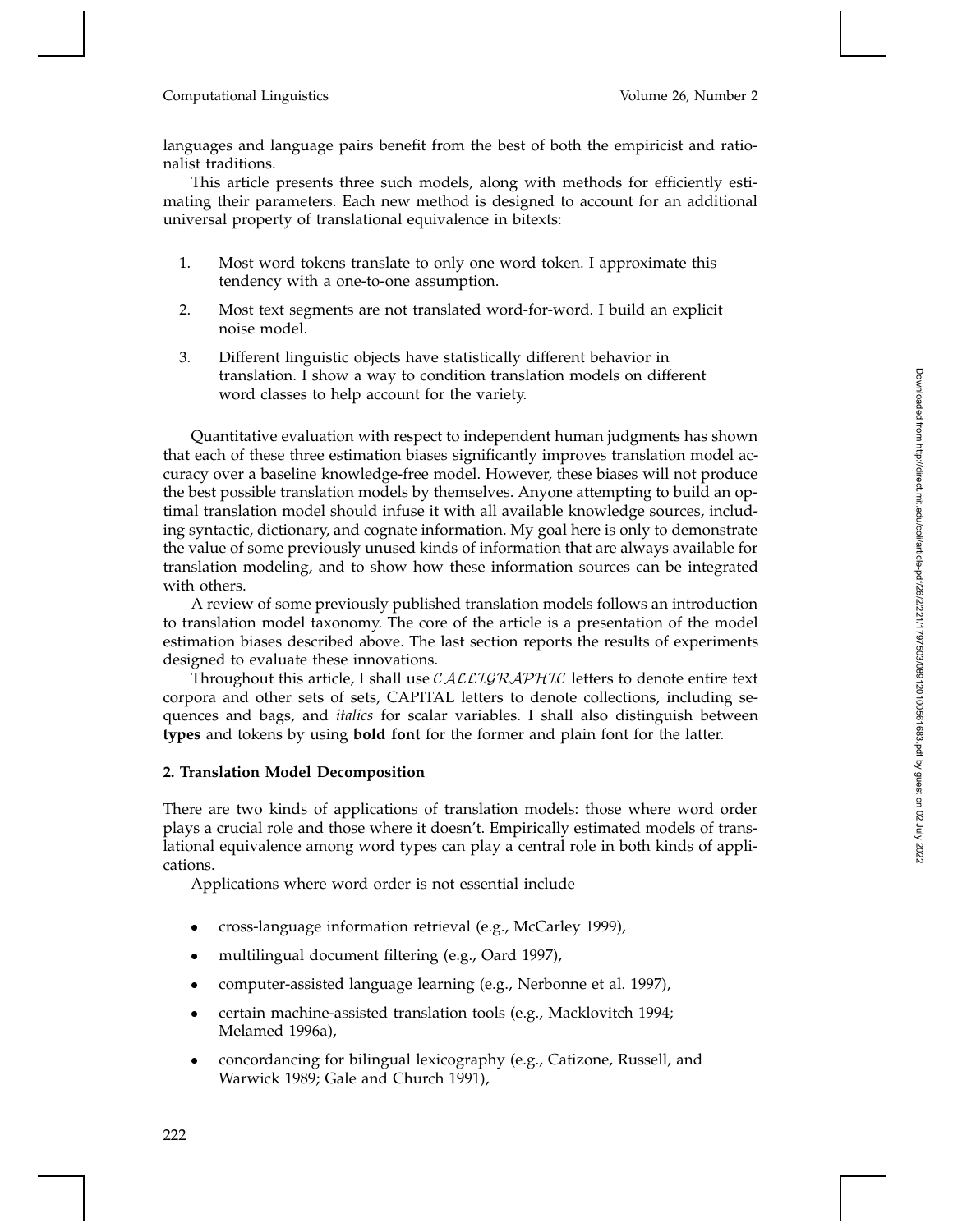- corpus linguistics (e.g., Svartvik 1992),
- "crummy" machine translation (e.g., Church and Hovy 1992; Resnik 1997).

For these applications, empirically estimated models have a number of advantages over handcrafted models such as on-line versions of bilingual dictionaries. Two of the advantages are the possibility of better coverage and the possibility of frequent updates by nonexpert users to keep up with rapidly evolving vocabularies.

A third advantage is that statistical models can provide more accurate information about the relative importance of different translations. Such information is crucial for applications such as cross-language information retrieval (CLIR). In the vector space approach to CLIR, the query vector *Q*<sup>0</sup> is in a different language (a different vector space) from the document vectors *D*. A word-to-word translation model *T* can map  $Q'$ into a vector *Q* in the vector space of *D*. In order for the mapping to be accurate, *T* must be able to encode many levels of relative importance among the possible translations of each element of *Q*<sup>0</sup> . A typical bilingual dictionary says only what the possible translations are, which is equivalent to positing a uniform translational distribution. The performance of cross-language information retrieval with a uniform *T* is likely to be limited in the same way as the performance of conventional information retrieval without term-frequency information, i.e., where the system knows which terms occur in which documents, but not how often (Buckley 1993).

Applications where word order is crucial include speech transcription for translation (Brousseau et al. 1995), bootstrapping of OCR systems for new languages (Philip Resnik and Tapas Kanungo, personal communication), interactive translation (Foster, Isabelle, and Plamondon 1996), and fully automatic high-quality machine translation (e.g., Al-Onaizan et al. 1999). In such applications, a word-to-word translation model can serve as an independent module in a more complex sequence-tosequence translation model.<sup>2</sup> The independence of such a module is desirable for two reasons, one practical and one philosophical. The practical reason is illustrated in this article: Order-independent translation models can be accurately estimated more efficiently in isolation. The philosophical reason is that words are an important epistemological category in our naive mental representations of language. We have many intuitions (and even some testable theories) about what words are and how they behave. We can bring these intuitions to bear on our translation models without being distracted by other facets of language, such as phrase structure. For example, the translation models presented in the last two chapters of Melamed (to appear) capture the intuitions that words can have multiple senses and that spaces in text do not necessarily delimit words.

The independence of a word-to-word translation module in a sequence-to-sequence translation model can be effected by a two-stage decomposition. The first stage is based on the observation that every sequence **L** is just an ordered bag, and that the bag **B** can be modeled independently of its order **O**. For example, the sequence  $\langle abc \rangle$  consists of the bag  $\{c, a, b\}$  and the ordering relation  $\{(b, 2), (a, 1), (c, 3)\}$ . If we represent each sequence **L** as a pair **(B, O)**, then

$$
Pr(\mathbf{L}) \equiv Pr(\mathbf{B}, \mathbf{O}) \tag{1}
$$

$$
= \Pr(\mathbf{B}) \cdot \Pr(\mathbf{O}|\mathbf{B}). \tag{2}
$$

<sup>2 &</sup>quot;Sentence-to-sentence" might be a more transparent term than "sequence-to-sequence," but all the models that I'm aware of apply equally well to sequences of words that are not sentences.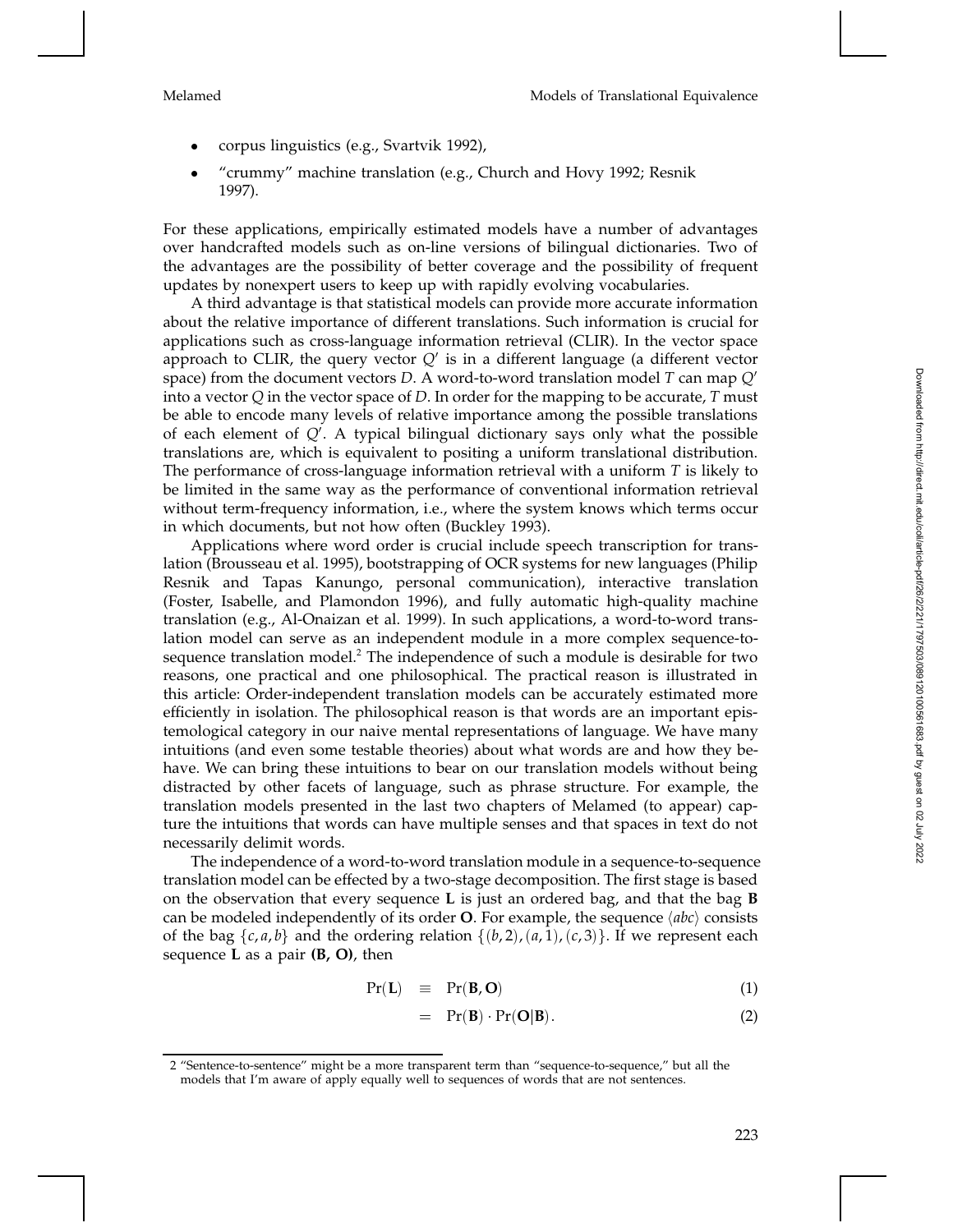Now, let **L <sup>1</sup>** and **L <sup>2</sup>** be two sequences and let **A** be a one-to-one mapping between the elements of **L <sup>1</sup>** and the elements of **L <sup>2</sup>**. Borrowing a term from the operations research literature, I shall refer to such mappings as **assignments** . <sup>3</sup> Let <sup>A</sup> be the set of all possible assignments between **L <sup>1</sup>** and **L <sup>2</sup>**. Using assignments, we can decompose conditional and joint probabilities over sequences:

$$
Pr(\mathbf{L_1}|\mathbf{L_2}) = \sum_{A \in \mathcal{A}} Pr(\mathbf{L_1}, \mathbf{A}|\mathbf{L_2})
$$
 (3)

$$
Pr(\mathbf{L_1}, \mathbf{L_2}) = \sum_{A \in \mathcal{A}} Pr(\mathbf{L_1}, \mathbf{A}, \mathbf{L_2})
$$
\n(4)

where

$$
Pr(\mathbf{L}_1, \mathbf{A} | \mathbf{L}_2) \equiv Pr(\mathbf{B}_1, \mathbf{O}_1, \mathbf{A} | \mathbf{L}_2) \tag{5}
$$

$$
= \Pr(\mathbf{B}_1, \mathbf{A} | \mathbf{L}_2) \cdot \Pr(\mathbf{O}_1 | \mathbf{B}_1, \mathbf{A}, \mathbf{L}_2) \tag{6}
$$

$$
Pr(\mathbf{L}_1, \mathbf{A}, \mathbf{L}_2) \equiv Pr(\mathbf{B}_1, \mathbf{O}_1, \mathbf{A}, \mathbf{B}_2, \mathbf{O}_2) \tag{7}
$$

$$
= \Pr(B_1, A, B_2) \cdot \Pr(O_1, O_2 | B_1, A, B_2)
$$
 (8)

Summing bag pair probabilities over all possible assignments, we obtain a **bag-to-bag translation model** :

$$
Pr(\mathbf{B_1}, \mathbf{B_2}) = \sum_{A \in \mathcal{A}} Pr(\mathbf{B_1}, \mathbf{A}, \mathbf{B_2})
$$
\n(9)

The second stage of decomposition takes us from bags of words to the words that they contain. The following bag pair generation process illustrates how a wordto-word translation model can be embedded in a bag-to-bag translation model for languages  $\mathcal{L}_1$  and  $\mathcal{L}_2$ :

- 1. Generate a bag size *l* . 4 *l* is also the assignment size.
- 2. Generate *l* language-independent concepts  $C_1$ , ...,  $C_l$ .
- 3. From each concept  $C_i$ ,  $1 \leq i \leq l$ , generate a pair of word sequences  $(\vec{u}_i, \vec{v}_i)$  $\overline{\phantom{a}}$ from  $\mathcal{L}_1^* \times \mathcal{L}_2^*$ , according to the distribution *trans*( $\vec{u}, \vec{v}$ ), to lexicalize the concept in the two languages. <sup>5</sup> Some concepts are not lexicalized in some languages, so one of  $\vec{u}_i$  and  $\vec{v}_i$  may be empty.

A pair of bags containing *m* and *n* nonempty word sequences can be generated by a process where *l* is anywhere between 1 and  $m + n$ .

For notational convenience, the elements of the two bags can be labeled so that  $\mathbf{B}_1 \equiv \{\vec{\mathbf{u}}_1^1, \ldots, \vec{\mathbf{u}}_l\}$  and  $\mathbf{B}_2 \equiv \{\vec{\mathbf{v}}_1^1, \ldots, \vec{\mathbf{v}}_l\}$ , where some of the  $\vec{\mathbf{u}}$ 's and  $\vec{\mathbf{v}}$ 's may be empty. The elements of an assignment, then, are pairs of bag element labels: **A**  $\{(i_1, j_1), \ldots, (i_l, j_l)\}$ , where each *i* ranges over  $\{\vec{u_1}, \ldots, \vec{u_l}\}$ , each *j* ranges over  $\{\vec{v_1}, \ldots, \vec{v_l}\}$ ,  $\overline{a}$ 

<sup>3</sup> Assignments are different from Brown, Della Pietra, Della Pietra, and Mercer's (1993) alignments in that assignments can range over pairs of arbitrary labels, not necessarily sequence position indexes. Also, unlike alignments, assignments must be one-to-one.

<sup>4</sup> The exact nature of the bag size distribution is immaterial for the present purposes.

<sup>5</sup> Since they are put into bags,  $\vec{u}_i$  and  $\vec{v}_i$  could just as well be bags instead of sequences. I make them sequences only to be consistent with more sophisticated models that account for noncompositional compounds (e.g. Melamed, to appear, Chapter 8).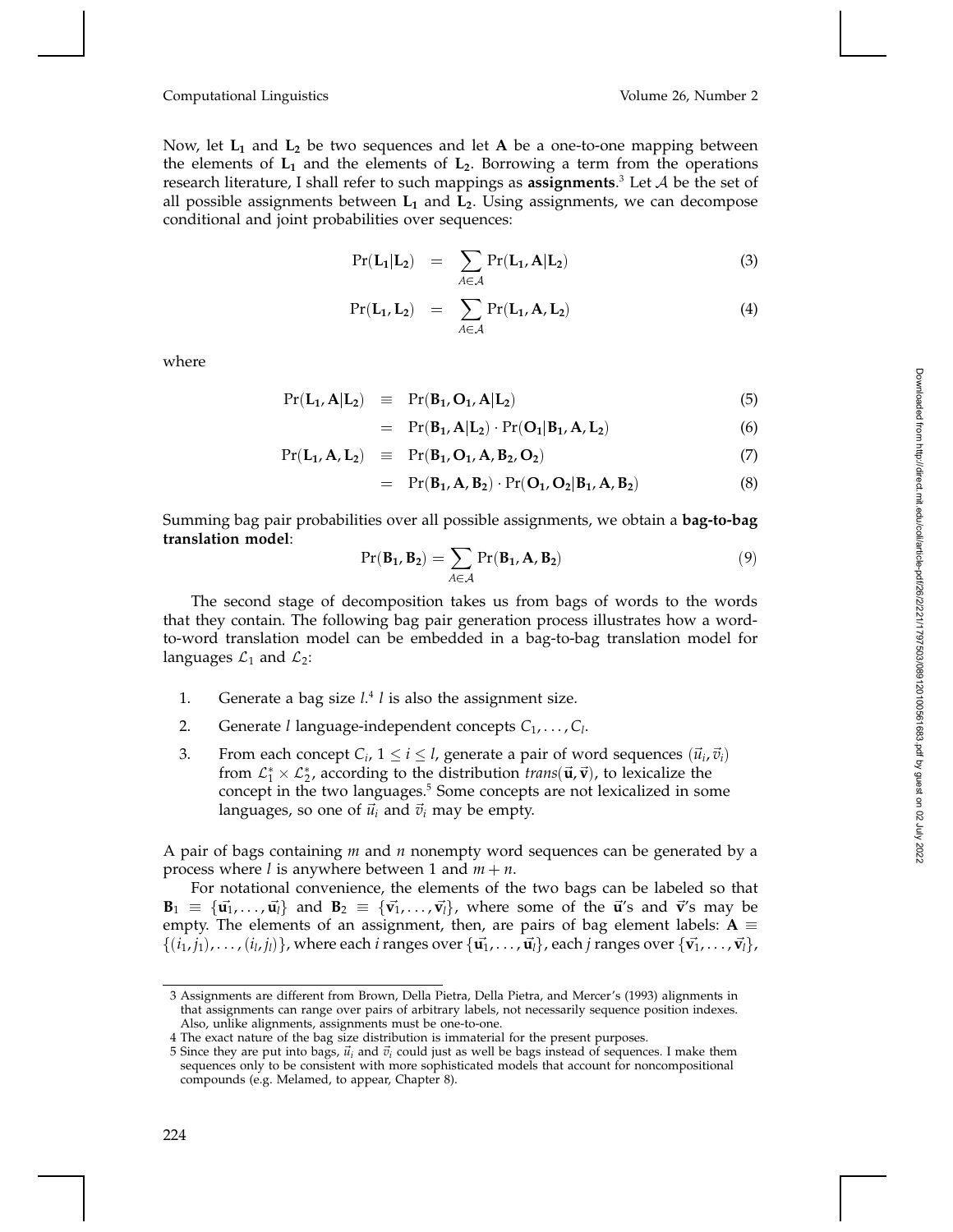each *i* is distinct, and each *j* is distinct. The label pairs in a given assignment can be generated in any order, so there are *l*! ways to generate an assignment of size *l*.<sup>6</sup> It follows that the probability of generating a pair of bags  $(\mathbf{B}_1, \mathbf{B}_2)$  with a particular assignment **A** of size *l* is

$$
Pr(\mathbf{B}_1, \mathbf{A}, \mathbf{B}_2 | l, C, trans) = Pr(l) \cdot l! \prod_{(i,j) \in \mathbf{A}} \sum_{C \in C} Pr(C) trans(\vec{\mathbf{u}}_i, \vec{\mathbf{v}}_i | C).
$$
 (10)

The above equation holds regardless of how we represent concepts. There are many plausible representations, such as pairs of trees from synchronous tree adjoining grammars (Abeill´e et al. 1990; Shieber 1994; Candito 1998), lexical conceptual structures (Dorr 1992) and WordNet synsets (Fellbaum 1998; Vossen 1998). Of course, for a representation to be used, a method must exist for estimating its distribution in data. A useful representation will reduce the entropy of the *trans* distribution, which is conditioned on the concept distribution as shown in Equation 10. This topic is beyond the scope of this article, however. I mention it only to show how the models presented here may be used as building blocks for models that are more psycholinguistically sophisticated.

To make the translation model estimation methods presented here as general as possible, I shall assume a totally uninformative concept representation—the *trans* distribution itself. In other words, I shall assume that each different pair of word sequence types is deterministically generated from a different concept, so that  $trans(\vec{\bf u_i}, \vec{\bf v_i}|C)$  is zero for all concepts except one. Now, a bag-to-bag translation model can be fully specified by the distributions of *l* and *trans* .

$$
Pr(\mathbf{B}_1, \mathbf{A}, \mathbf{B}_2 | l, trans) = Pr(l) \cdot l! \prod_{(i,j) \in \mathbf{A}} trans(\vec{\mathbf{u}}_i, \vec{\mathbf{v}}_j)
$$
(11)

The probability distribution  $trans(\vec{\mathbf{u}},\vec{\mathbf{v}})$  is a word-to-word translation model. Unlike the models proposed by Brown et al. (1993b), this model is **symmetric**, because both word bags are generated together from a joint probability distribution. Brown and his colleagues' models, reviewed in Section 4.3, generate one half of the bitext given the other half, so they are represented by conditional probability distributions. A sequenceto-sequence translation model can be obtained from a word-to-word translation model by combining Equation 11 with order information as in Equation 8.

### **3. The One-to-One Assumption**

The most general word-to-word translation model trans( $\vec{u}, \vec{v}$ ), where  $\vec{u}$  and  $\vec{v}$  range over sequences in  $\mathcal{L}_1$  and  $\mathcal{L}_2$ , has an infinite number of parameters. This model can be constrained in various ways to make it more practical. The models presented in this article are based on the **one-to-one assumption**: Each word is translated to at most one other word. In these models,  $\vec{u}$  and  $\vec{v}$  may consist of at most one word each. As before, one of the two sequences (but not both) may be empty. I shall describe empty sequences as consisting of a special NULL word, so that each word sequence will contain exactly one word and can be treated as a scalar. Henceforth, I shall write **u** and **v** instead of **ū** and **v**. Under the one-to-one assumption, a pair of bags containing m

<sup>6</sup> The number of permutations is smaller when either bag contains two or more identical elements, but this detail will not affect the estimation algorithms presented here.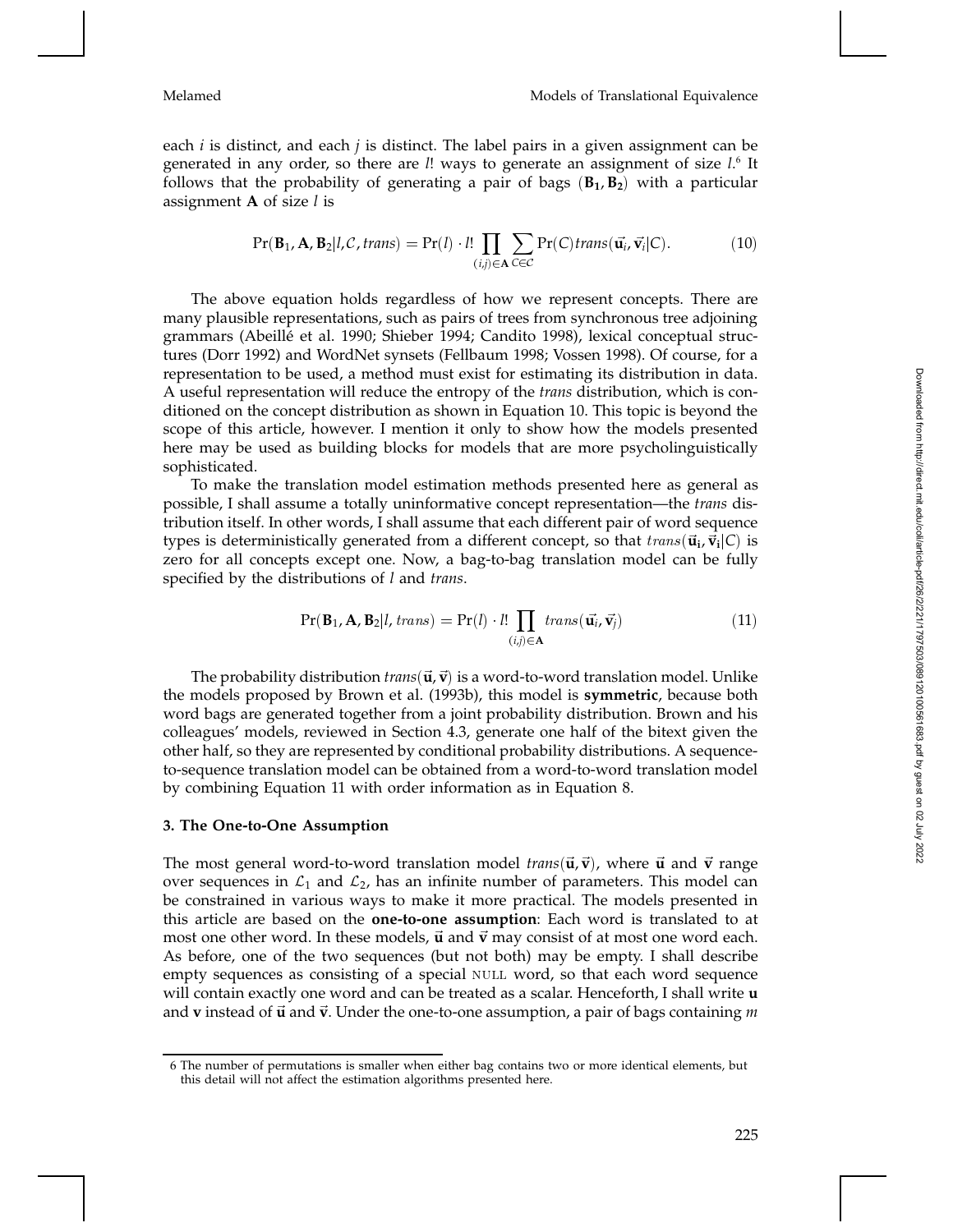and *n* nonempty words can be generated by a process where the bag size *l* is anywhere between max $(m, n)$  and  $m + n$ .

The one-to-one assumption is not as restrictive as it may appear: The explanatory power of a model based on this assumption may be raised to an arbitrary level by extending Western notions of what words are to include words that contain spaces (e.g., in English) or several characters (e.g., in Chinese). For example, I have shown elsewhere how to estimate word-to-word translation models where a word can be a noncompositional compound consisting of several space-delimited tokens (Melamed, to appear). For the purposes of this article, however, **words** are the tokens generated by my tokenizers and stemmers for the languages in question. Therefore, the models in this article are only a first approximation to the vast complexities of translational equivalence between natural languages. They are intended mainly as stepping stones towards better models.

### **4. Previous Work**

# **4.1 Models of Co-occurrence**

Most methods for estimating translation models from bitexts start with the following intuition: Words that are translations of each other are more likely to appear in corresponding bitext regions than other pairs of words. Following this intuition, most authors begin by counting the number of times that word types in one half of the bitext co-occur with word types in the other half. Different co-occurrence counting methods stem from different models of co-occurrence.

A model of co-occurrence is a Boolean predicate, which indicates whether a given pair of word *tokens* co-occur in corresponding regions of the bitext space. Different models of co-occurrence are possible, depending on the kind of bitext map that is available, the language-specific information that is available, and the assumptions made about the nature of translational equivalence. All the translation models reviewed and introduced in this article can be based on any of the co-occurrence models described by Melamed (1998a). For expository purposes, however, I shall assume a boundarybased model of co-occurrence throughout this article. A boundary-based model of co-occurrence assumes that both halves of the bitext have been segmented into *s* segments, so that segment  $U_i$  in one half of the bitext and segment  $V_i$  in the other half are mutual translations,  $1 \le i \le s$ .

Under the boundary-based model of co-occurrence, there are several ways to compute co-occurrence counts *cooc*(**u**, **v**) between word types **u** and **v**. In the models of Brown, Della Pietra, Della Pietra, and Mercer (1993), reviewed in Section 4.3,

$$
cooc(\mathbf{u}, \mathbf{v}) = \sum_{i=1}^{s} e_i(\mathbf{u}) \cdot f_i(\mathbf{v}),
$$
\n(12)

where  $e_i$  and  $f_i$  are the unigram frequencies of **u** and **v**, respectively, in each aligned text segment *i*. For most translation models, this method produces suboptimal results, however, when  $e_i(\mathbf{u}) > 1$  and  $f_i(\mathbf{v}) > 1$ . I argue elsewhere (Melamed 1998a) that

$$
cooc(\mathbf{u}, \mathbf{v}) = \sum_{i=1}^{s} \min[e_i(\mathbf{u}), f_i(\mathbf{v})]
$$
(13)

is preferable, and this is the method used for the models introduced in Section 5.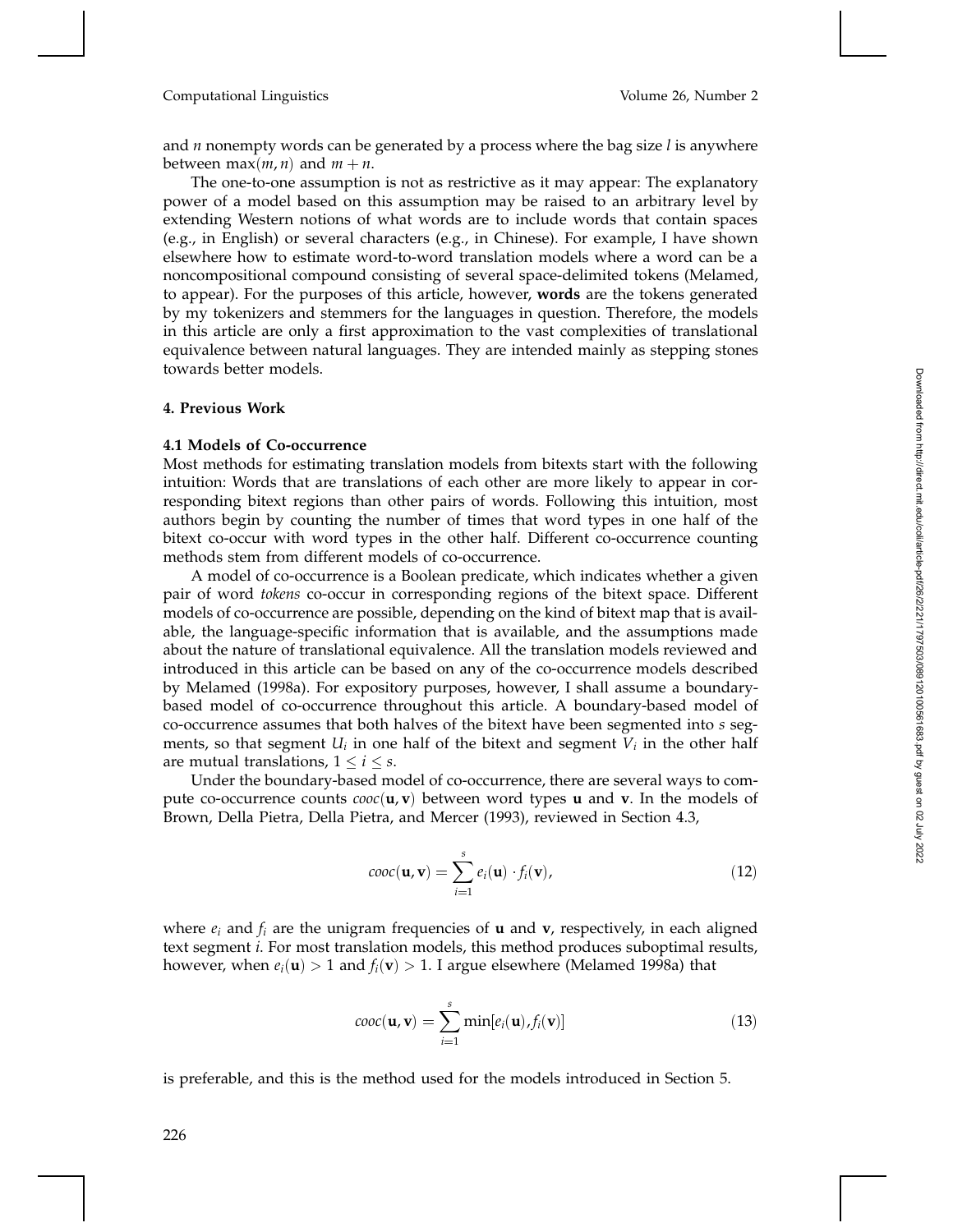

**Figure 1**

*nods* and *hoche* often co-occur, as do *nods* and *head*. The direct association between *nods* and *hoche*, and the direct association between *nods* and *head* give rise to an indirect association between *hoche* and *head*.

### **4.2 Nonprobabilistic Translation Lexicons**

Many researchers have proposed greedy algorithms for estimating nonprobabilistic word-to-word translation models, also known as translation lexicons (e.g., Catizone, Russell, and Warwick 1989; Gale and Church 1991; Fung 1995; Kumano and Hirakawa 1994; Melamed 1995; Wu and Xia 1994). Most of these algorithms can be summarized as follows:

- 1. Choose a similarity function *S* between word types in  $\mathcal{L}_1$  and word types in  $\mathcal{L}_2$ .
- 2. Compute association scores  $S(\mathbf{u}, \mathbf{v})$  for a set of word type pairs  $(\mathbf{u}, \mathbf{v}) \in (\mathcal{L}_1 \times \mathcal{L}_2)$  that occur in training data.
- 3. Sort the word pairs in descending order of their association scores.
- 4. Discard all word pairs for which *S*(**u**, **v**) is less than a chosen threshold. The remaining word pairs become the entries in the translation lexicon.

The various proposals differ mainly in their choice of similarity function. Almost all the similarity functions in the literature are based on a model of co-occurrence with some linguistically motivated filtering (see Fung [1995] for a notable exception).

Given a reasonable similarity function, the greedy algorithm works remarkably well, considering how simple it is. However, the association scores in Step 2 are typically computed independently of each other. The problem with this independence assumption is illustrated in Figure 1. The two word sequences represent corresponding regions of an English/French bitext. If *nods* and *hoche* co-occur much more often than expected by chance, then any reasonable similarity metric will deem them likely to be mutual translations. *Nods* and *hoche* are indeed mutual translations, so their tendency to co-occur is called a **direct association**. Now, suppose that *nods* and *head* often co-occur in English. Then *hoche* and *head* will also co-occur more often than expected by chance. The dashed arrow between *hoche* and *head* in Figure 1 represents an **indirect association**, since the association between *hoche* and *head* arises only by virtue of the association between each of them and *nods*. Models of translational equivalence that are ignorant of indirect associations have "a tendency ... to be confused by collocates" (Dagan, Church, and Gale 1993,5).

Paradoxically, the irregularities (noise) in text and in translation mitigate the problem. If noise in the data reduces the strength of a direct association, then the same noise will reduce the strengths of any indirect associations that are based on this direct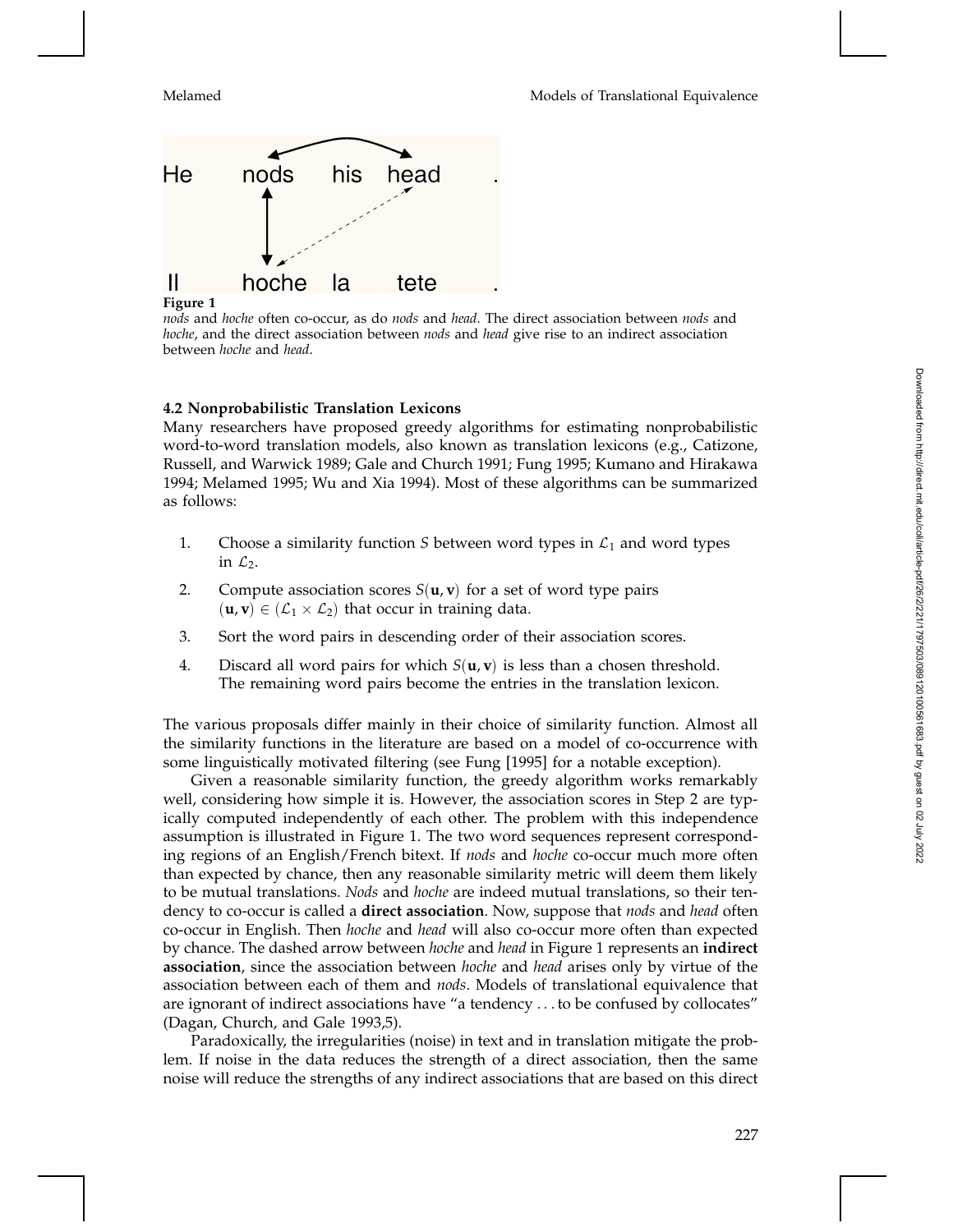#### **Table 1**

| Variables used to describe translation models. |  |
|------------------------------------------------|--|
|------------------------------------------------|--|

| $(\mathcal{U}, \mathcal{V})$   | $=$ the two halves of the bitext                                                       |
|--------------------------------|----------------------------------------------------------------------------------------|
| (U, V)                         | $=$ a pair of aligned text segments in $(\mathcal{U}, \mathcal{V})$                    |
| $e(\mathbf{u})$                | $=$ the unigram frequency of <b>u</b> in U                                             |
| $f(\mathbf{v})$                | $=$ the unigram frequency of <b>v</b> in <i>V</i>                                      |
| $cooc(\mathbf{u}, \mathbf{v})$ | $=$ the number of times that <b>u</b> and <b>v</b> co-occur                            |
| <i>trans</i> $(v u)$           | $=$ the probability that a token of <b>u</b> will be translated as a token of <b>v</b> |

association. On the other hand, noise can reduce the strength of an indirect association without affecting any direct associations. Therefore, direct associations are usually stronger than indirect associations. If all the entries in a translation lexicon are sorted by their association scores, the direct associations will be very dense near the top of the list, and sparser towards the bottom.

Gale and Church (1991) have shown that entries at the very top of the list can be over 98% correct. Their algorithm gleaned lexicon entries for about 61% of the word tokens in a sample of 800 English sentences. To obtain 98% precision, their algorithm selected only entries for which it had high confidence that the association score was high. These would be the word pairs that co-occur most frequently. A random sample of 800 sentences from the same corpus showed that 61% of the word tokens, where the tokens are of the most frequent types, represent 4.5% of all the word types.

A similar strategy was employed by Wu and Xia (1994) and by Fung (1995). Fung skimmed off the top 23.8% of the noun-noun entries in her lexicon to achieve a precision of 71.6%. Wu and Xia have reported automatic acquisition of 6,517 lexicon entries from a 3.3-million-word corpus, with a precision of 86%. The first 3.3 million word tokens in an English corpus from a similar genre contained 33,490 different word types, suggesting a recall of roughly 19%. Note, however, that Wu and Xia chose to weight their precision estimates by the probabilities attached to each entry:

For example, if the translation set for English word *detect* has the two correct Chinese candidates with 0.533 probability and with 0.277 probability, and the incorrect translation with 0.190 probability, then we count this as 0.810 correct translations and 0.190 incorrect translations. (Wu and Xia 1994, 211)

This is a reasonable evaluation method, but it is not comparable to methods that simply count each lexicon entry as either right or wrong (e.g., Daille, Gaussier, and Langé 1994; Melamed 1996b). A weighted precision estimate pays more attention to entries that are more frequent and hence easier to estimate. Therefore, weighted precision estimates are generally higher than unweighted ones.

#### **4.3 Reestimated Sequence-to-Sequence Translation Models**

Most probabilistic translation model reestimation algorithms published to date are variations on the theme proposed by Brown et al. (1993b). These models involve conditional probabilities, but they can be compared to symmetric models if the latter are normalized by the appropriate marginal distribution. I shall review these models using the notation in Table 1.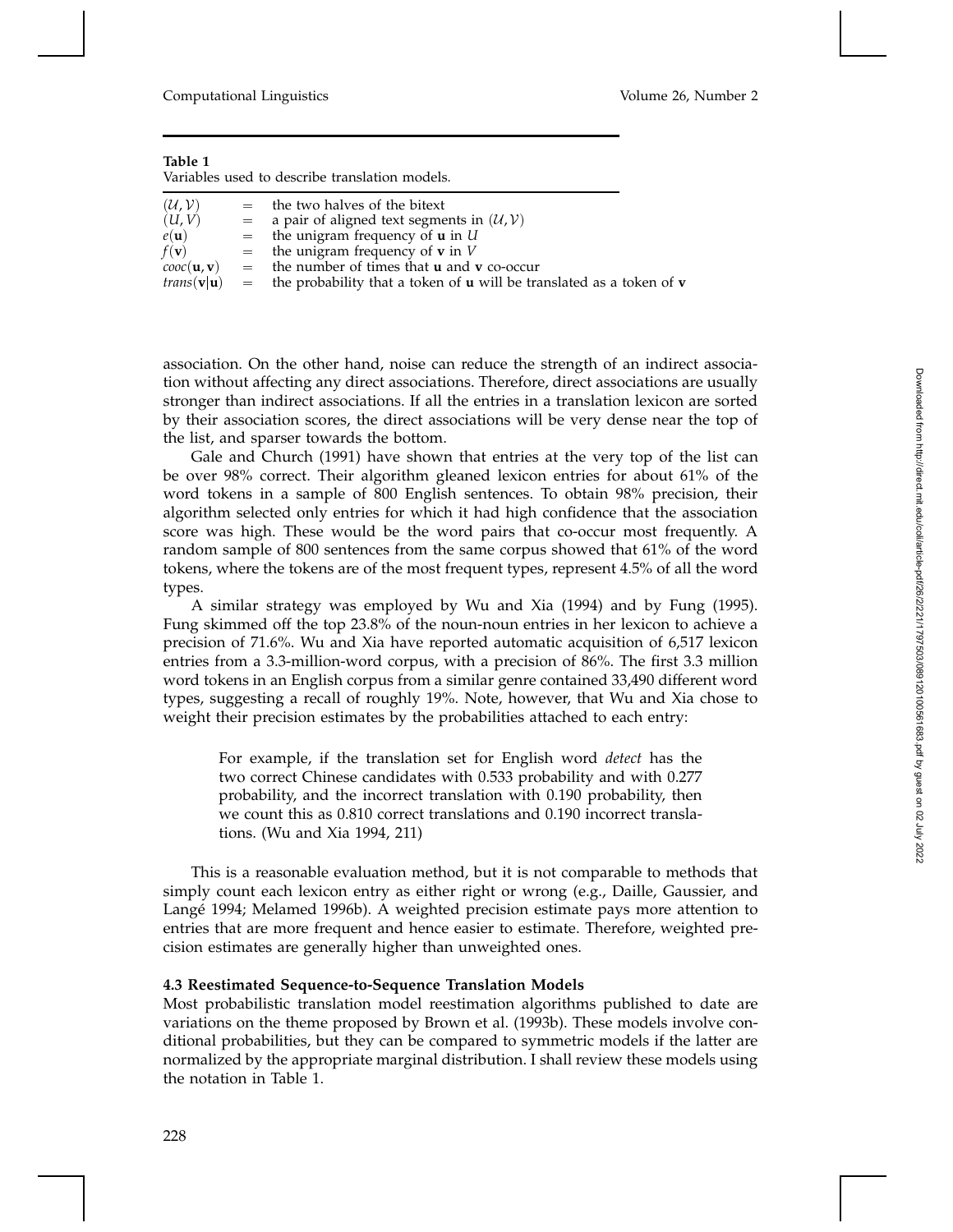**4.3.1 Models Using Only Co-occurrence Information.** Brown and his colleagues employ the expectation-maximization (EM) algorithm (Dempster, Laird, and Rubin 1977) to estimate the parameters of their Model 1. On iteration *i*, the EM algorithm reestimates the model parameters *trans<sub>i</sub>*( $\mathbf{v}$ |**u**) based on their estimates from iteration *i* – 1. In Model 1, the relationship between the new parameter estimates and the old ones is

$$
trans_i(\mathbf{v}|\mathbf{u}) = z \sum_{(U,V) \in (\mathcal{U}, \mathcal{V})} \frac{trans_{i-1}(\mathbf{v}|\mathbf{u}) \cdot e(\mathbf{u}) \cdot f(\mathbf{v})}{\sum_{u' \in \mathcal{U}} trans_{i-1}(\mathbf{v}|\mathbf{u}')}\tag{14}
$$

where z is a normalizing factor.<sup>7</sup>

It is instructive to consider the form of Equation 14 when all the translation probabilities *trans*( $\mathbf{v}|\mathbf{u}$ ) for a particular **u** are initialized to the same constant  $p$ , as Brown et al. (1993b, 273) actually do:

$$
trans_{1}(\mathbf{v}|\mathbf{u}) = z \sum_{(U,V) \in (U,V)} \frac{p \cdot e(\mathbf{u}) \cdot f(\mathbf{v})}{p \cdot |U|}
$$
(15)

$$
= z \sum_{(U,V)\in(\mathcal{U},\mathcal{V})} \frac{e(\mathbf{u}) \cdot f(\mathbf{v})}{|\mathcal{U}|}
$$
(16)

The initial translation probability  $trans_1(\mathbf{v}|\mathbf{u})$  is set proportional to the co-occurrence count of **u** and **v** and inversely proportional to the length of each segment U in which **u** occurs. The intuition behind the numerator is central to most bitext-based translation models: The more often two words co-occur, the more likely they are to be mutual translations. The intuition behind the denominator is that the co-occurrence count of **u** and **v** should be discounted to the degree that **v** also co-occurs with other words in the same segment pair.

Now consider how Equation 16 would behave if all the text segments on each side were of the same length,<sup>8</sup> so that each token of **v** co-occurs with exactly  $c$  words (where *c* is constant):

$$
trans_{1}(\mathbf{v}|\mathbf{u}) = z \sum_{(U,V) \in (U,V)} \frac{e(\mathbf{u}) \cdot f(\mathbf{v})}{c}
$$
(17)

$$
= \frac{z}{c} \sum_{(U,V) \in (\mathcal{U}, \mathcal{V})} e(\mathbf{u}) \cdot f(\mathbf{v}) \tag{18}
$$

The normalizing coefficient  $\frac{z}{c}$  is constant over all words. The only difference between Equations 16 and 18 is that the former discounts co-occurrences proportionally to the segment lengths. When information about segment lengths is not available, the only information available to initialize Model 1 is the co-occurrence counts. This property makes Model 1 an appropriate baseline for comparison to more sophisticated models that use other information sources, both in the work of Brown and his colleagues and in the work described here.

<sup>7</sup> This expression is obtained by substituting Brown, Della Pietra, Della Pietra, and Mercer's (1993) Equation 17 into their Equation 14.

<sup>8</sup> Or, equivalently, if the notion of segments were dispensed with altogether, as under the distance-based model of co-occurrence (Melamed 1998a).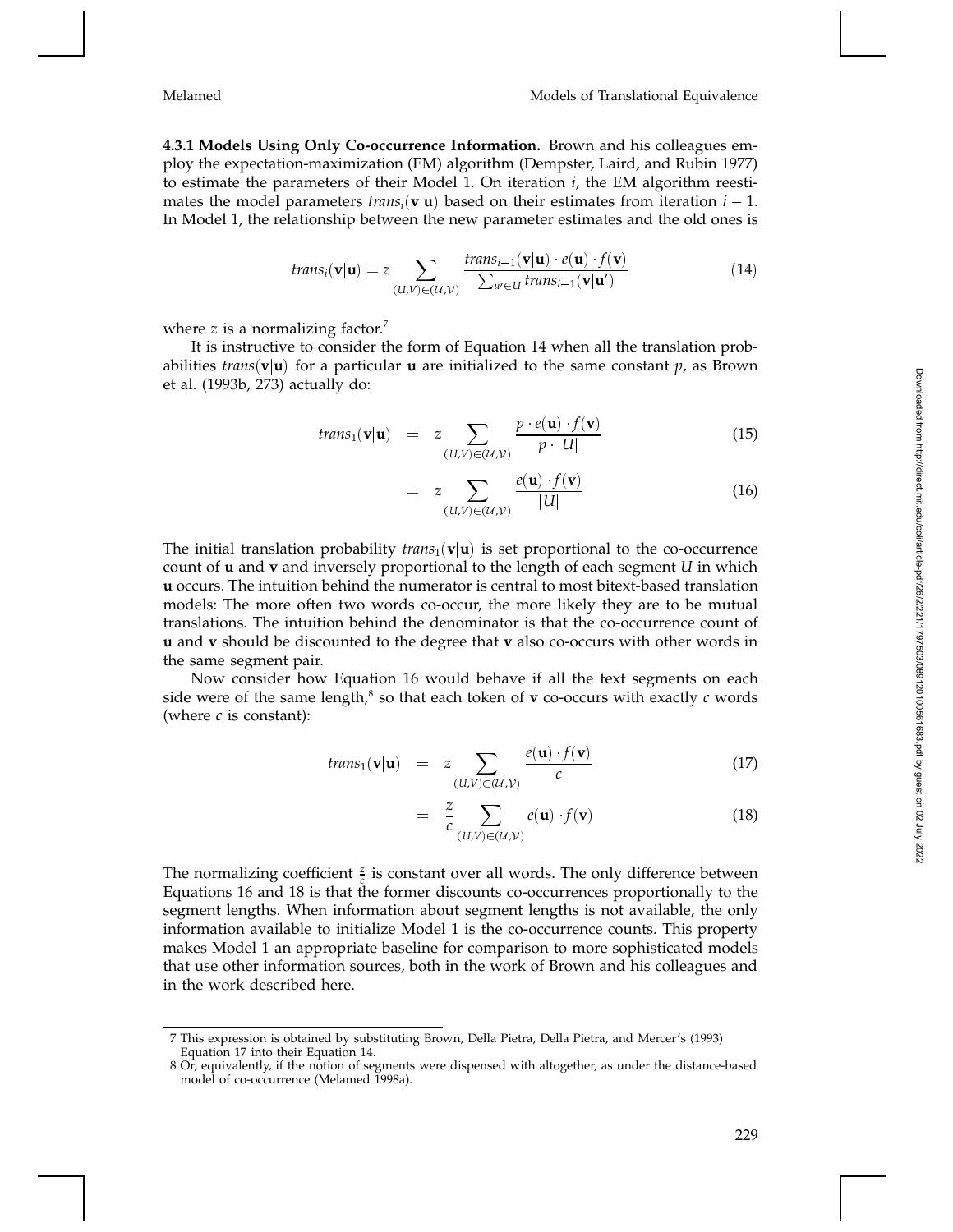**4.3.2 Word Order Correlation Biases.** In any bitext, the positions of words relative to the true bitext map correlate with the positions of their translations. The correlation is stronger for language pairs with more similar word order. Brown et al. (1988) introduced the idea that this correlation can be encoded in translation model parameters. Dagan, Church, and Gale (1993) expanded on this idea by replacing Brown et al.'s (1988) word alignment parameters, which were based on absolute word positions in aligned segments, with a much smaller set of relative offset parameters. The much smaller number of parameters allowed Dagan, Church, and Gale's model to be effectively trained on much smaller bitexts. Vogel, Ney, and Tillmann (1996) have shown how some additional assumptions can turn this model into a hidden Markov model, enabling even more efficient parameter estimation.

It cannot be overemphasized that the word order correlation bias is just knowledge about the problem domain, which can be used to guide the search for the optimum model parameters. Translational equivalence can be empirically modeled for any pair of languages, but some models and model biases work better for some language pairs than for others. The word order correlation bias is most useful when it has high predictive power, i.e., when the distribution of alignments or offsets has low entropy. The entropy of this distribution is indeed relatively low for the language pair that both Brown and his colleagues and Dagan, Church, and Gale were working with—French and English have very similar word order. A word order correlation bias, as well as the phrase structure biases in Brown et al.'s (1993b) Models 4 and 5, would be less beneficial with noisier training bitexts or for language pairs with less similar word order. Nevertheless, one should use all available information sources, if one wants to build the best possible translation model. Section 5.3 suggests a way to add the word order correlation bias to the models presented in this article.

#### **4.4 Reestimated Bag-to-Bag Translation Models**

At about the same time that I developed the models in this article, Hiemstra (1996) independently developed his own bag-to-bag model of translational equivalence. His model is also based on a one-to-one assumption, but it differs from my models in that it allows empty words in only one of the two bags, the one representing the shorter sentence. Thus, Hiemstra's model is similar to the first model in Section 5, but it has a little less explanatory power. Hiemstra's approach also differs from mine in his use of the Iterative Proportional Fitting Procedure (IPFP) (Deming and Stephan 1940) for parameter estimation.

The IPFP is quite sensitive to initial conditions, so Hiemstra investigated a number of initialization options. Choosing the most advantageous, Hiemstra has published parts of the translational distributions of certain words, induced using both his method and Brown et al.'s (1993b) Model 1 from the same training bitext. Subjective comparison of these examples suggests that Hiemstra's method is more accurate. Hiemstra (1998) has also evaluated the recall and precision of his method and of Model 1 on a small hand-constructed set of link tokens in a particular bitext. Model 1 fared worse, on average.

### **5. Parameter Estimation**

This section describes my methods for estimating the parameters of a symmetric wordto-word translation model from a bitext. For most applications, we are interested in estimating the probability *trans*( $\bf{u}, \bf{v}$ ) of jointly generating the pair of words  $(\bf{u}, \bf{v})$ . Unfortunately, these parameters cannot be directly inferred from a training bitext, because we don't know which words in one half of the bitext were generated together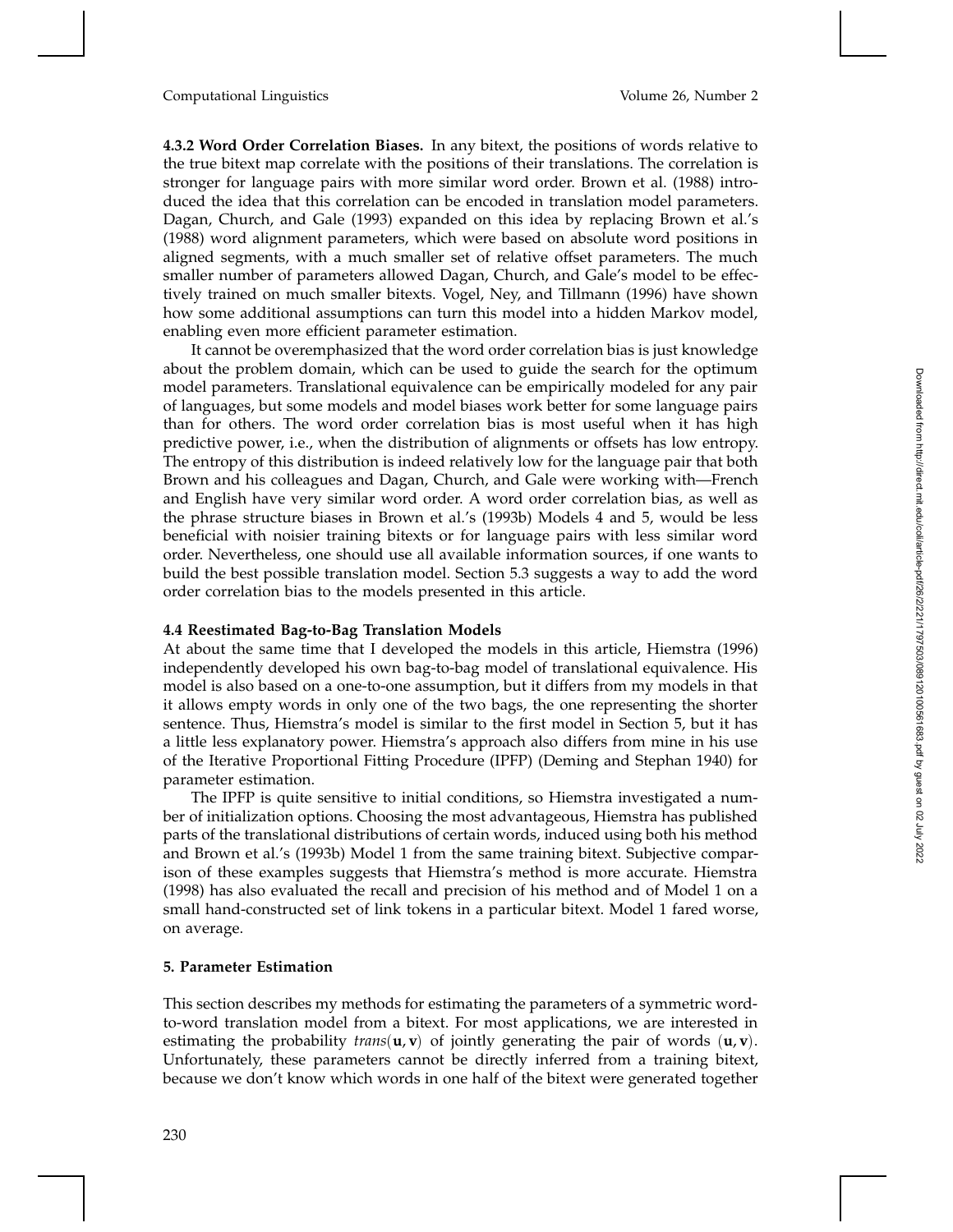with which words in the other half. The observable features of the bitext are only the co-occurrence counts *cooc*(**u**, **v**) (see Section 4.1).

Methods for estimating translation parameters from co-occurrence counts typically involve **link counts** *links*(**u**, **v**), which represent hypotheses about the number of times that **u** and **v** were generated together, for each **u** and **v** in the bitext. A **link token** is an ordered pair of word tokens, one from each half of the bitext. A **link type** is an ordered pair of word types. The link counts *links*(**u**, **v**) range over link types. We can always estimate *trans*( $\mathbf{u}, \mathbf{v}$ ) by normalizing link counts so that  $\sum_{\mathbf{u},\mathbf{v}}$  *trans*( $\mathbf{u}, \mathbf{v}$ ) = 1:

$$
trans(\mathbf{u}, \mathbf{v}) = \frac{links(\mathbf{u}, \mathbf{v})}{\sum_{\mathbf{u}', \mathbf{v}'} links(\mathbf{u}', \mathbf{v}')} \tag{19}
$$

For estimation purposes, it is convenient to also employ a separate set of nonprobabilistic parameters *score*(**u**, **v**), which represent the chances that **u** and **v** can ever be mutual translations, i.e., that there exists some context where tokens *u* and *v* are generated from the same concept. The relationship between  $score(\mathbf{u}, \mathbf{v})$  and  $trans(\mathbf{u}, \mathbf{v})$ can be more or less direct, depending on the model and its estimation method. Each of the models presented below uses a different *score* formulation.

All my methods for estimating the translation parameters *trans*(**u**, **v**) share the following general outline:

- 1. Initialize the *score* parameters to a first approximation, based only on the co-occurrence counts.
- 2. Approximate the expected link counts *links*(**u**, **v**), as a function of the *score* parameters and the co-occurrence counts.
- 3. Estimate *trans*(**u**, **v**), by normalizing the link counts as in Equation 19. If less than .0001 of the *trans*(**u**, **v**) distribution changed from the previous iteration, then stop.
- 4. Reestimate the parameters *score*(**u**, **v**), as a function of the link counts and the co-occurrence counts.
- 5. Repeat from Step 2.

Under certain conditions, a parameter estimation process of this sort is an instance of the expectation-maximization (EM) algorithm (Dempster, Laird, and Rubin 1977). As explained below, meeting these conditions is computationally too expensive for my models.<sup>9</sup> Therefore, I employ some approximations, which lack the EM algorithm's convergence guarantee.

The maximum likelihood approach to estimating the unknown parameters is to find the set of parameters  $\Theta$  that maximize the probability of the training bitext  $(U, V)$ .

$$
\widehat{\Theta} = \arg \max_{\Theta} \Pr(U, V | \Theta)
$$
\n(20)

The probability of the bitext is a sum over the distribution  $A$  of possible assignments:

$$
Pr(U, V | \Theta) = \sum_{A \in \mathcal{A}} Pr(U, A, V | \Theta).
$$
 (21)

<sup>9</sup> For example, the expectation in Step 2 would need to be computed exactly, rather than merely approximated.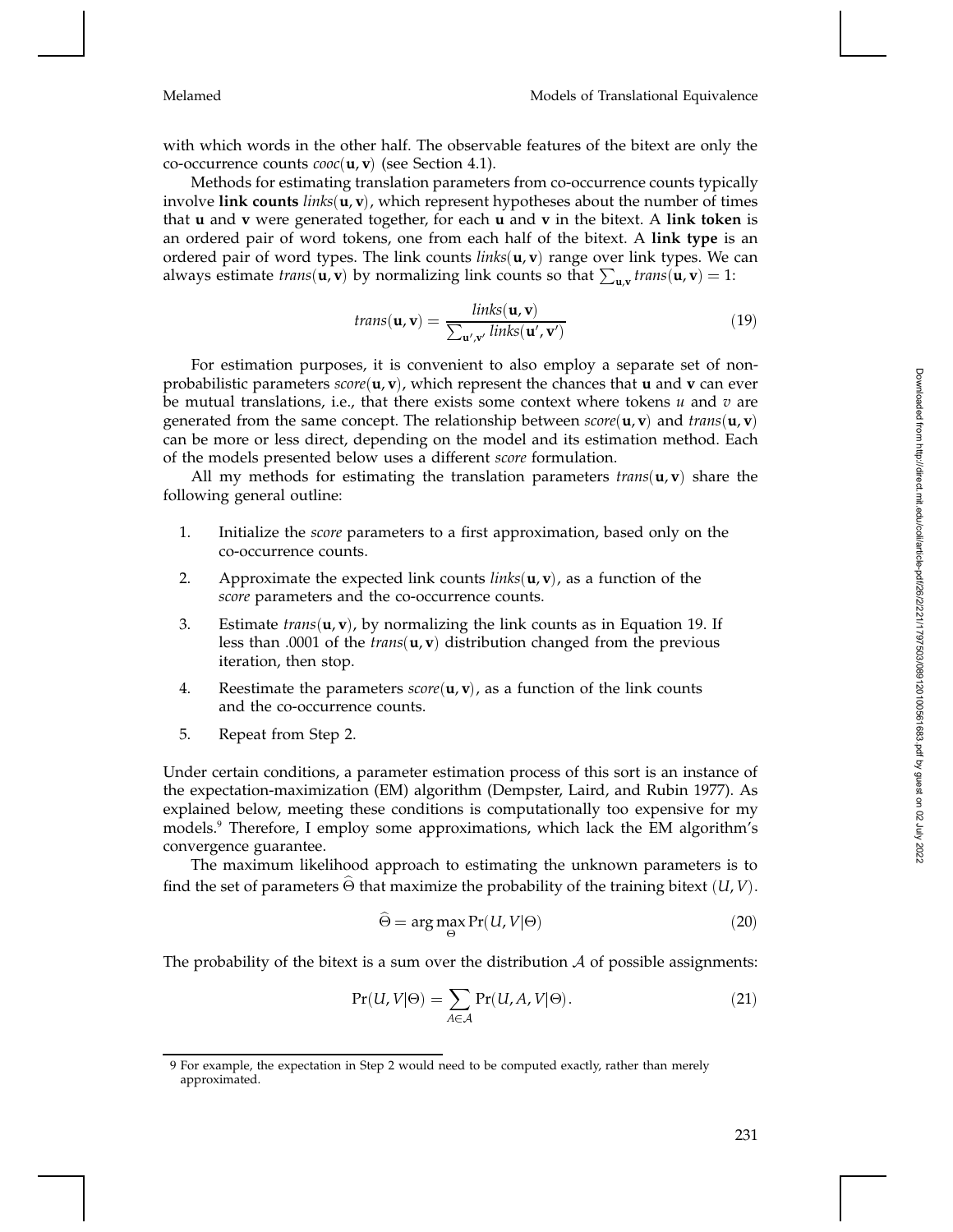Downloaded from http://direct.mit.edu/coli/article-pdf/26/21/1797503/089120100561683.pdf by guest on 02 July 2022 Downloaded from http://direct.mit.edu/coli/article-pdf/26/2/221/1797503/089120100561683.pdf by guest on 02 July 2022

The number of possible assignments grows exponentially with the size of aligned text segments in the bitext. Due to the parameter interdependencies introduced by the one-to-one assumption, we are unlikely to find a method for decomposing the assignments into parameters that can be estimated independently of each other as in Brown et al. [1993b, Equation 26]). Barring such a decomposition method, the MLE approach is infeasible. This is why we must make do with approximations to the EM algorithm.

In this situation, Brown et al. (1993b, 293) recommend "evaluating the expectations using only a single, probable alignment." The single most probable assignment *A*max is the **maximum a posteriori (MAP) assignment** :

$$
A_{max} = \arg \max_{A \in \mathcal{A}} \Pr(U, A, V | \Theta)
$$
\n(22)

$$
= \arg \max_{A \in \mathcal{A}} \Pr(l) \cdot l! \prod_{(i,j) \in A} trans(\mathbf{u}_i, \mathbf{v}_j)
$$
(23)

$$
= \arg \max_{A \in \mathcal{A}} \log \left[ \Pr(l) \cdot l! \prod_{(i,j) \in A} trans(\mathbf{u}_i, \mathbf{v}_j) \right]
$$
(24)

$$
= \arg \max_{A \in \mathcal{A}} \left\{ \log[\Pr(l) \cdot l!] + \sum_{(i,j) \in A} \log trans(\mathbf{u}_i, \mathbf{v}_j) \right\} \tag{25}
$$

To simplify things further, let us assume that Pr ( *l* ) *l*! is constant, so that

$$
A_{max} = \arg \max_{A \in \mathcal{A}} \sum_{(i,j) \in A} \log trans(\mathbf{u}_i, \mathbf{v}_j). \tag{26}
$$

If we represent the bitext as a bipartite graph and weight the edges by log *trans*(**u**,**v**), then the right-hand side of Equation 26 is an instance of the weighted maximum matching problem and  $A_{max}$  is its solution. For a bipartite graph  $G = (V_1 \cup V_2, E)$ , with  $v = |V_1 \cup V_2|$  and  $e = |E|$ , the lowest currently known upper bound on the computational complexity of this problem is  $O(ve + v^2 \log v)$  (Ahuja, Magnati, and Orlin 1993, 500). Although this upper bound is polynomial, it is still too expensive for typical bitexts.<sup>10</sup> Subsection 5.1.2 describes a greedy approximation to the MAP approximation.

#### **5.1 Method A: The Competitive Linking Algorithm**

**5.1.1 Step 1: Initialization.** Almost every translation model estimation algorithm exploits the well-known correlation between translation probabilities and co-occurrence counts. Many algorithms also normalize the co-occurrence counts *cooc* ( **u** , **v** ) by the marginal frequencies of **u** and **v**. However, these quantities account for only the three shaded cells in Table 2. The statistical interdependence between two word types can be estimated more robustly by considering the whole table. For example, Gale and Church (1991, 154) suggest that " $\phi^2$ , a  $\chi^2$ -like statistic, seems to be a particularly good choice because it makes good use of the off-diagonal cells" in the contingency table.

<sup>10</sup> At least for my current very inefficient implementation.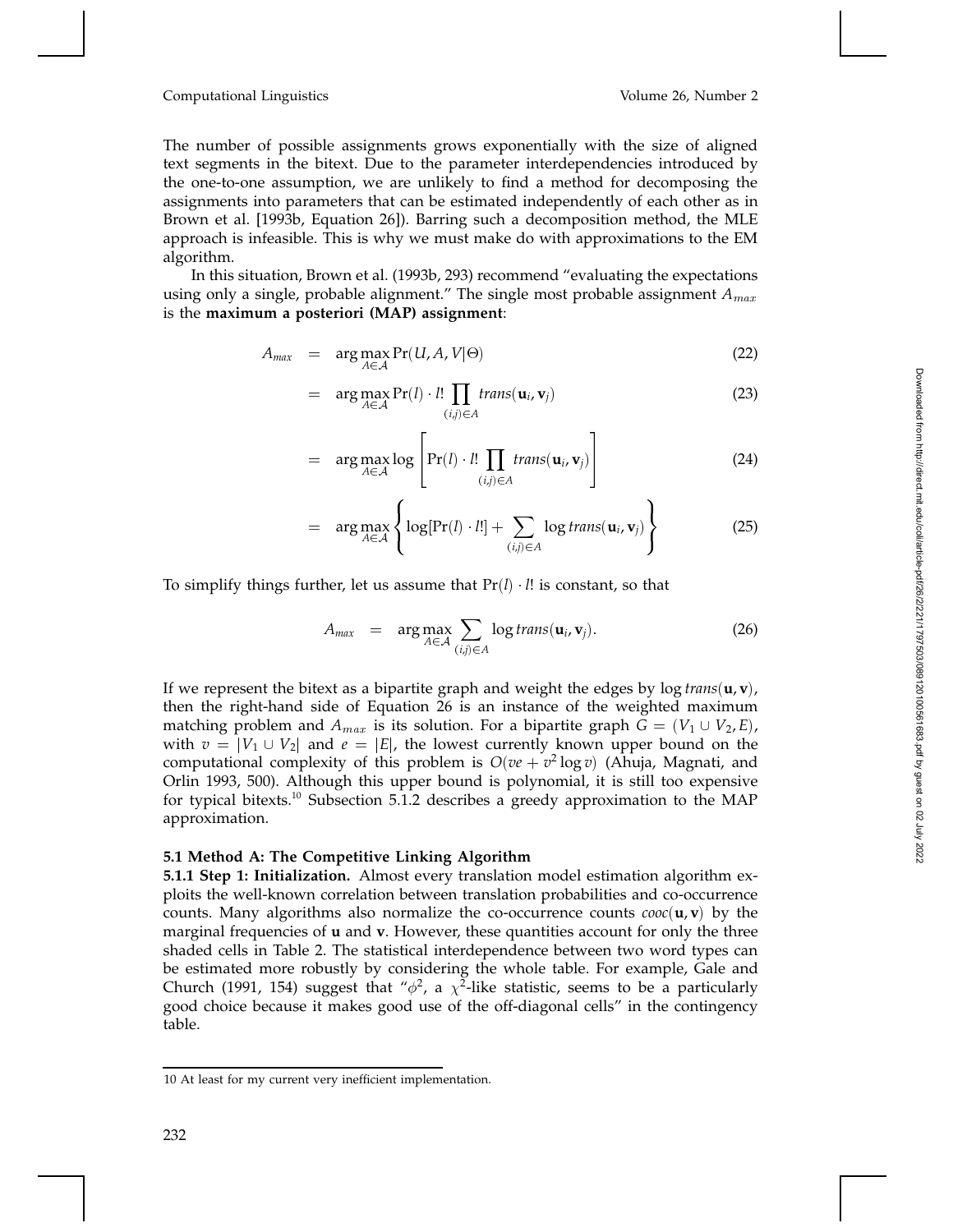# Melamed Models of Translational Equivalence

| Table 2                            |  |
|------------------------------------|--|
| A co-occurrence contingency table. |  |

|          | u                                   | ¬u                                       | Total                     |
|----------|-------------------------------------|------------------------------------------|---------------------------|
|          | $cooc(\mathbf{u}, \mathbf{v})$      | $cooc(\neg \mathbf{u}, \mathbf{v})$      | $cooc(\cdot, \mathbf{v})$ |
| $\neg$ v | $cooc(\mathbf{u}, \neg \mathbf{v})$ | $cooc(\neg \mathbf{u}, \neg \mathbf{v})$ | $cooc($ , $-\mathbf{v})$  |
| Total    | $cooc(\mathbf{u},\cdot)$            | $cooc(\neg \mathbf{u})$                  | $cooc($ ,                 |

In informal experiments described elsewhere (Melamed 1995), I found that the  $G<sup>2</sup>$  statistic suggested by Dunning (1993) slightly outperforms  $\phi<sup>2</sup>$ . Let the cells of the contingency table be named as follows:

**u** :**u v** *a b* :**v** *c d*

Now,

$$
G^{2}(\mathbf{u}, \mathbf{v}) = -2\log \frac{B(a|a+b, p_{1})B(c|c+d, p_{2})}{B(a|a+b, p)B(c|c+d, p)}
$$
(27)

where  $B(k|n, p) = {n \choose k} p^k (1-p)^{n-k}$  are binomial probabilities. The statistic uses maximum likelihood estimates for the probability parameters:  $p_1 = \frac{a}{a+b}$ ,  $p_2 = \frac{c}{c+d}$ ,  $p = \frac{a+c}{a+b+c+d}$ . *G*<sup>2</sup> is easy to compute because the binomial coefficients in the numerator and in the denominator cancel each other out. All my methods initialize the parameters *score*(**u**, **v**) to  $G^2(\mathbf{u}, \mathbf{v})$ , except that any pairing with NULL is initialized to an infinitesimal value. I have also found it useful to smooth the co-occurrence counts, e.g., using the Simple Good-Turing smoothing method (Gale and Sampson 1995), before computing *G*2.

**5.1.2 Step 2: Estimation of Link Counts.** To further reduce the complexity of estimating link counts, I employ the **competitive linking algorithm**, which is a greedy approximation to the MAP approximation:

- 1. Sort all the *score*(**u**, **v**) from highest to lowest.
- 2. For each *score*(**u**, **v**), in order:
	- (a) If **u** (resp., **v**) is NULL, consider all tokens of **v** (resp., **u**) in the bitext linked to NULL. Otherwise, link all co-occurring token pairs  $(u, v)$  in the bitext.
	- (b) The one-to-one assumption implies that linked words cannot be linked again. Therefore, remove all linked word tokens from their respective halves of the bitext.

The competitive linking algorithm can be viewed as a heuristic search for the most likely assignment in the space of all possible assignments. The heuristic is that the most likely assignments contain links that are individually the most likely. The search proceeds by a process of elimination. In the first search iteration, all the assignments that do not contain the most likely link are discarded. In the second iteration, all the assignments that do not contain the second most likely link are discarded, and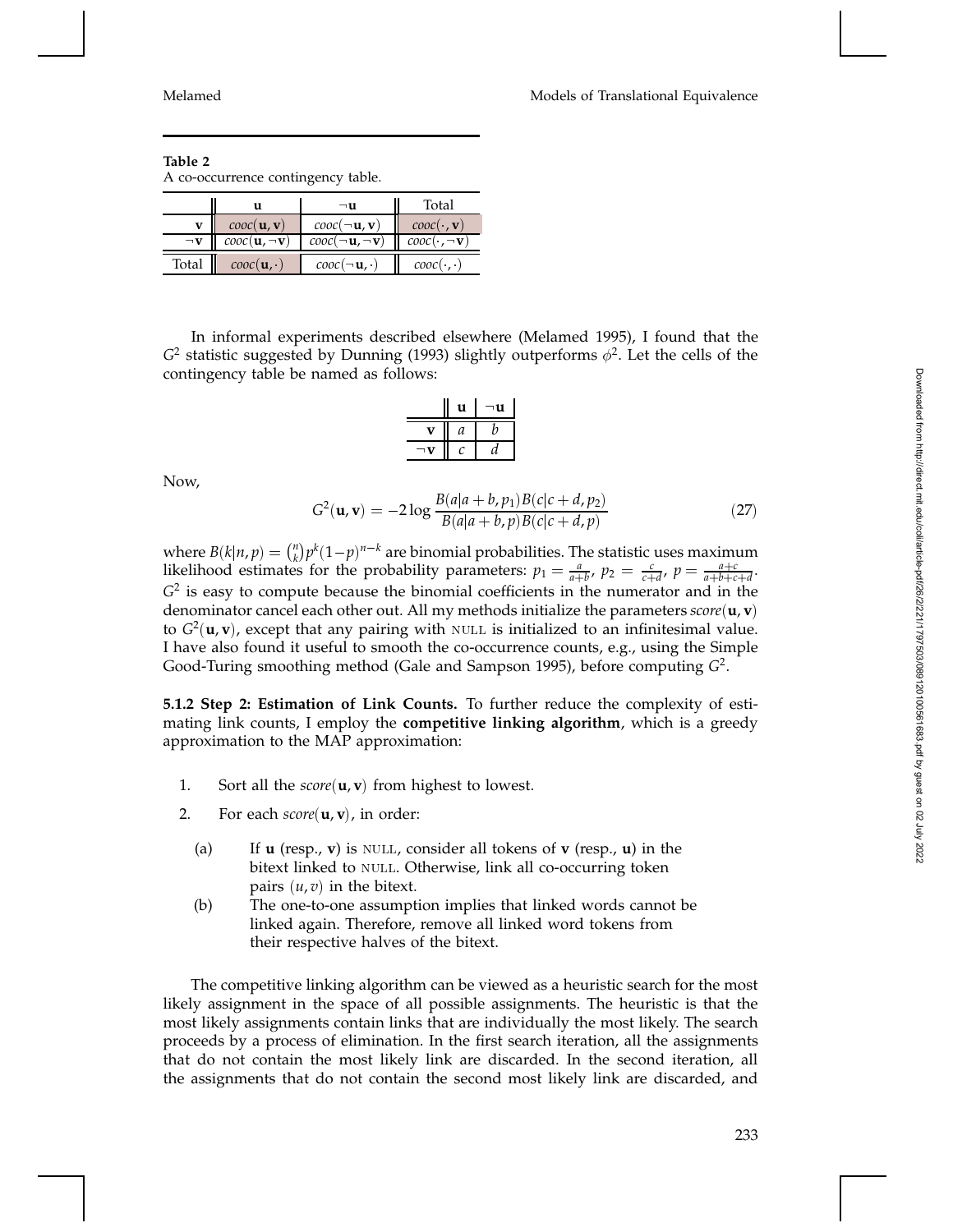so on until only one assignment remains. $11$  The algorithm greedily selects the most likely links first, and then selects less likely links only if they don't conflict with previous selections. The probability of a link being rejected increases with the number of links that are selected before it, and thus decreases with the link's *score*. In this problem domain, the competitive linking algorithm usually finds one of the most likely assignments, as I will show in Section 6. Under an appropriate hashing scheme, the expected running time of the competitive linking algorithm is linear in the size of the input bitext.

The competitive linking algorithm and its one-to-one assumption are potent weapons against the ever-present sparse data problem. They enable accurate estimation of translational distributions even for words that occur only once, as long as the surrounding words are more frequent. In most translation models, link scores are correlated with co-occurrence frequency. So, links between tokens *u* and *v* for which *score* ( **u** , **v** ) is highest are the ones for which there is the most evidence, and thus also the ones that are easiest to predict correctly. Winner-take-all link assignment methods, such as the competitive linking algorithm, can prevent links based on indirect associations (see Section 4.2), thereby leveraging their accuracy on the more confident links to raise the accuracy of the less confident links. For example, suppose that  $u_1$  and  $u_2$ co-occur with  $v_1$  and  $v_2$  in the training data, and the model estimates  $score(\mathbf{u}_1, \mathbf{v}_1) =$ .05,  $score(\mathbf{u}_1, \mathbf{v}_2) = .02$ , and  $score(\mathbf{u}_2, \mathbf{v}_2) = .01$ . According to the one-to-one assumption,  $(u_1, v_2)$  is an indirect association and the correct translation of  $v_2$  is  $u_2$ . To the extent that the one-to-one assumption is valid, it reduces the probability of spurious links for the rarer words. The more incorrect candidate translations can be eliminated for a given rare word, the more likely the correct translation is to be found. So, the probability of a correct match for a rare word is proportional to the fraction of words around it that can be linked with higher confidence. This fraction is largely determined by two bitext properties: the distribution of word frequencies, and the distribution of co-occurrence counts. Melamed (to appear) explores these properties in greater depth.

**5.1.3 Step 3: Reestimation of the Model Parameters.** Method A reestimates the *score* parameters as the logarithm of the *trans* parameters. The competitive linking algorithm only cares about the *relative* magnitudes of the various *score* ( **u** , **v** ). However, Equation 26 is a sum rather than a product, so I scale the *trans* parameters logarithmically, to be consistent with its probabilistic interpretation:

$$
score_A(\mathbf{u}, \mathbf{v}) = \log trans(\mathbf{u}, \mathbf{v})
$$
\n(28)

#### **5.2 Method B: Improved Estimation Using an Explicit Noise Model**

Yarowsky (1993, 271) has shown that "for several definitions of sense and collocation, an ambiguous word has only one sense in a given collocation with a probability of 90–99%." In other words, a single contextual clue can be a highly reliable indicator of a word's sense. One of the definitions of "sense" studied by Yarowsky was a word token's translation in the other half of a bitext. For example, the English word *sentence* may be considered to have two senses, corresponding to its French translations *peine* (judicial sentence) and *phrase* (grammatical sentence). If a token of *sentence* occurs in the vicinity of a word like *jury* or *prison*, then it is far more likely to be translated as *peine* than as *phrase*. "In the vicinity of" is one kind of collocation. Co-occurrence

<sup>11</sup> The competitive linking algorithm can be generalized to stop searching before the number of possible assignments is reduced to one, at which point the link counts can be computed as probabilistically weighted averages over the remaining assignments. I use this method to resolve ties.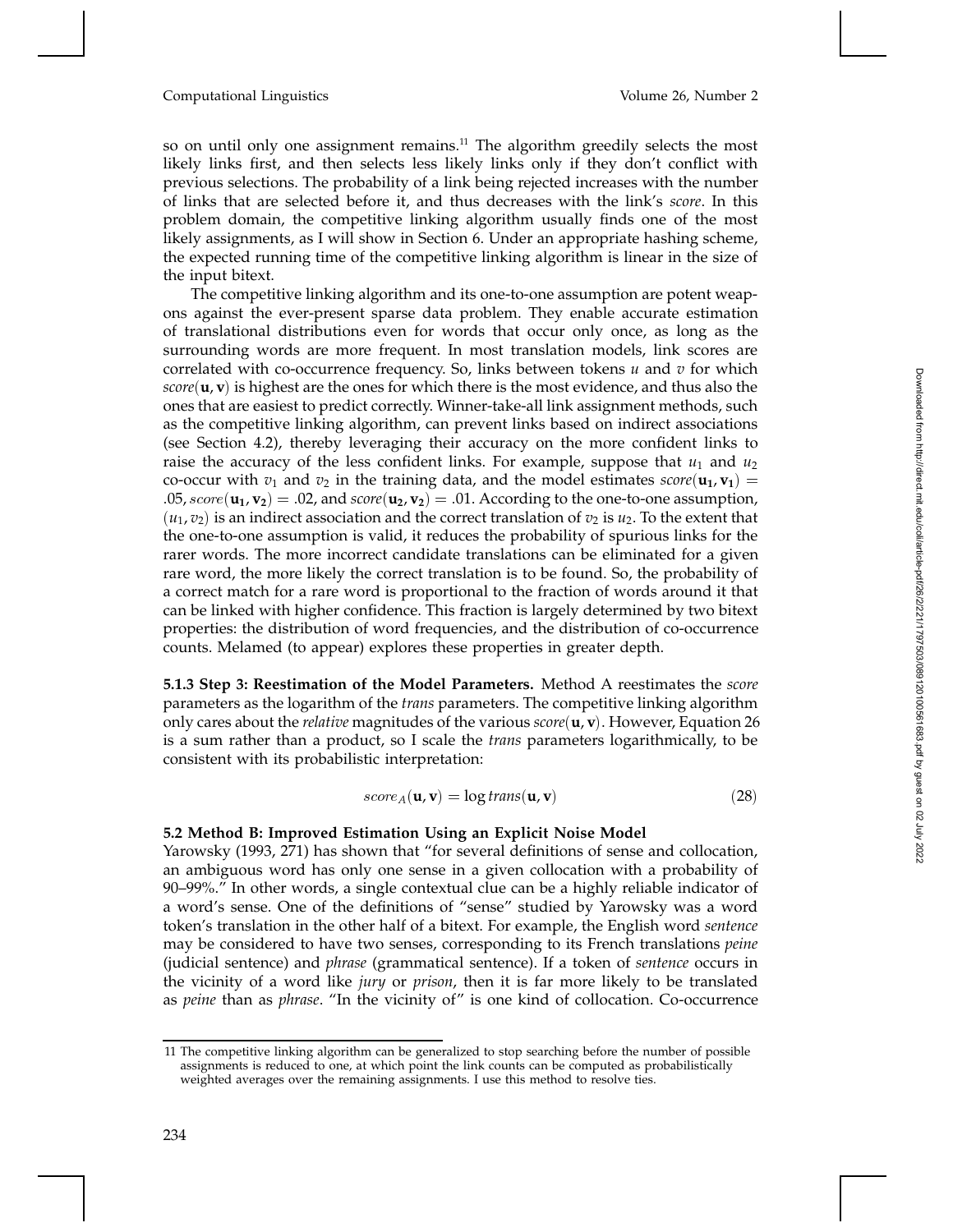#### Melamed Models of Translational Equivalence Models of Translational Equivalence



**Figure 2** The ratio  $links(\mathbf{u}, \mathbf{v})/cooc(\mathbf{u}, \mathbf{v})$ , for several values of  $cooc(\mathbf{u}, \mathbf{v})$ .

in bitext space is another kind of collocation. If each word's translation is treated as a sense tag (Resnik and Yarowsky 1997), then "translational" collocations have the unique property that the collocate and the word sense are one and the same!

Method B exploits this property under the hypothesis that "one sense per collocation" holds for translational collocations. This hypothesis implies that if **u** and **v** are *possible* mutual translations, and a token *u* co-occurs with a token *v* in the bitext, then with very high probability the pair  $(u, v)$  was generated from the same concept and should be linked. To test this hypothesis, I ran one iteration of Method A on 300,000 aligned sentence pairs from the Canadian Hansards bitext. I then plotted the ratio  $\frac{link(s(\mathbf{u}, \mathbf{v})}{cov(\mathbf{u}, \mathbf{v})}$  for several values of  $cov(\mathbf{u}, \mathbf{v})$  in Figure 2. The curves show that the ratio  $\lim_{x \to a}$   $\lim_{x \to a}$   $\lim_{x \to a}$   $\lim_{x \to a}$   $\lim_{x \to a}$  $\frac{u\pi k s(u,v)}{cov(u,v)}$  tends to be either very high or very low. This bimodality is not an artifact of the competitive linking process, because in the first iteration, linking decisions are based only on the initial similarity metric.

Information about how often words co-occur without being linked can be used to bias the estimation of translation model parameters. The smaller the ratio  $\frac{links(\mathbf{u}, \mathbf{v})}{cov(\mathbf{u}, \mathbf{v})}$ , the more likely it is that **u** and **v** are *not* mutual translations, and that links posited between tokens of **u** and **v** are noise. The bias can be implemented via auxiliary parameters that model the curve illustrated in Figure 2. The competitive linking algorithm creates all the links of a given type independently of each other.<sup>12</sup> So, the distribution of the number *links*(**u**, **v**) of links connecting word types **u** and **v** can be modeled by a binomial distribution with parameters  $\cos(c(\mathbf{u}, \mathbf{v}))$  and  $p(\mathbf{u}, \mathbf{v})$ .  $p(\mathbf{u}, \mathbf{v})$  is the probability

<sup>12</sup> Except for the case when multiple tokens of the same word type occur near each other, which I hereby sweep under the carpet.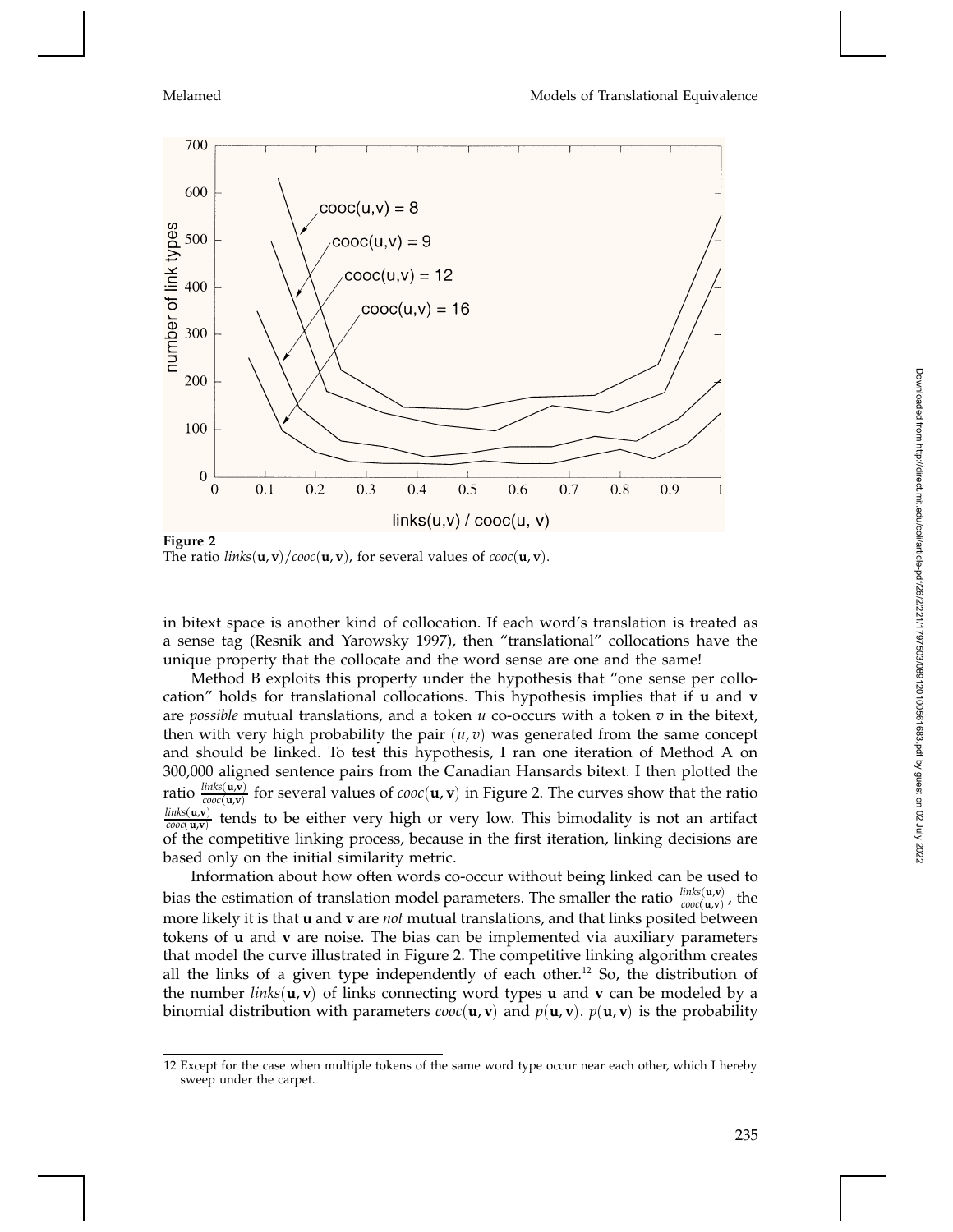| Table |  |
|-------|--|
|       |  |

Variables used to describe Method B.

| $links({\bf u},{\bf v})$ | $=$ | the number of times that $\bf{u}$ and $\bf{v}$ are hypothesized to |
|--------------------------|-----|--------------------------------------------------------------------|
|                          |     | co-occur as mutual translations                                    |
| B(k n,p)                 | $=$ | probability of k being generated from a binomial distribution      |
|                          |     | with parameters $n$ and $p$                                        |
| $\lambda^+$              | $=$ | probability of a link given mutual translations                    |
| $\lambda^-$              | $=$ | probability of a link given not mutual translations                |
|                          | $=$ | probability of a link                                              |
|                          | $=$ | probability of mutual translations                                 |
|                          | $=$ | total number of links in the bitext                                |
|                          | $=$ | total number of co-occurrences in the bitext                       |

that **u** and **v** will be linked when they co-occur. There is never enough data to robustly estimate each *p* parameter separately. Instead, I shall model all the *p*'s with just two parameters. For **u** and **v** that are mutual translations,  $p(\mathbf{u}, \mathbf{v})$  will average to a relatively high probability, which I will call  $\lambda^+$ . for **u** and **v** that are not mutual translations,  $p(\mathbf{u},\mathbf{v})$  will average to a relatively low probability, which I will call  $\lambda^-$ .  $\lambda^+$  and  $\lambda^$ correspond to the two peaks of the distribution  $\frac{links(\mathbf{u}, \mathbf{v})}{cov(\mathbf{u}, \mathbf{v})}$ , which is illustrated in Figure 2. The two parameters can also be interpreted as the rates of true and false positives. If the translation in the bitext is consistent and the translation model is accurate, then  $\lambda^+$  will be close to one and  $\lambda^-$  will be close to zero.

To find the most likely values of the auxiliary parameters  $\lambda^+$  and  $\lambda^-$ , I adopt the standard method of maximum likelihood estimation, and find the values that maximize the probability of the link frequency distributions, under the usual independence assumptions:

$$
Pr(links | model) = \prod_{\mathbf{u}, \mathbf{v}} Pr(links(\mathbf{u}, \mathbf{v}) | cooc(\mathbf{u}, \mathbf{v}), \lambda^{+}, \lambda^{-})
$$
(29)

Table 3 summarizes the variables involved in this auxiliary estimation process.

The factors on the right-hand side of Equation 29 can be written explicitly with the help of a mixture coefficient. Let  $\tau$  be the probability that an arbitrary co-occurring pair of word types are mutual translations. Let *B*(*k*j*n*, *p*) denote the probability that *k* links are observed out of *n* co-occurrences, where *k* has a binomial distribution with parameters *n* and *p*. Then the probability that word types **u** and **v** will be linked *links*( $\mathbf{u}, \mathbf{v}$ ) times out of *cooc*( $\mathbf{u}, \mathbf{v}$ ) co-occurrences is a mixture of two binomials:

$$
Pr(links(\mathbf{u}, \mathbf{v})| cooc(\mathbf{u}, \mathbf{v}), \lambda^{+}, \lambda^{-}) = \tau B(links(\mathbf{u}, \mathbf{v})| cooc(\mathbf{u}, \mathbf{v}), \lambda^{+}) + (1 - \tau) B(links(\mathbf{u}, \mathbf{v})| cooc(\mathbf{u}, \mathbf{v}), \lambda^{-}).
$$
 (30)

One more variable allows us to express  $\tau$  in terms of  $\lambda^+$  and  $\lambda^-$ : Let  $\lambda$  be the probability that an arbitrary co-occuring pair of word tokens will be linked, regardless of whether they are mutual translations. Since  $\tau$  is constant over all word types, it also represents the probability that an arbitrary co-occurring pair of word *tokens* are mutual translations. Therefore,

$$
\lambda = \tau \lambda^+ + (1 - \tau) \lambda^-.
$$
\n(31)

 $\lambda$  can also be estimated empirically. Let *K* be the total number of links in the bitext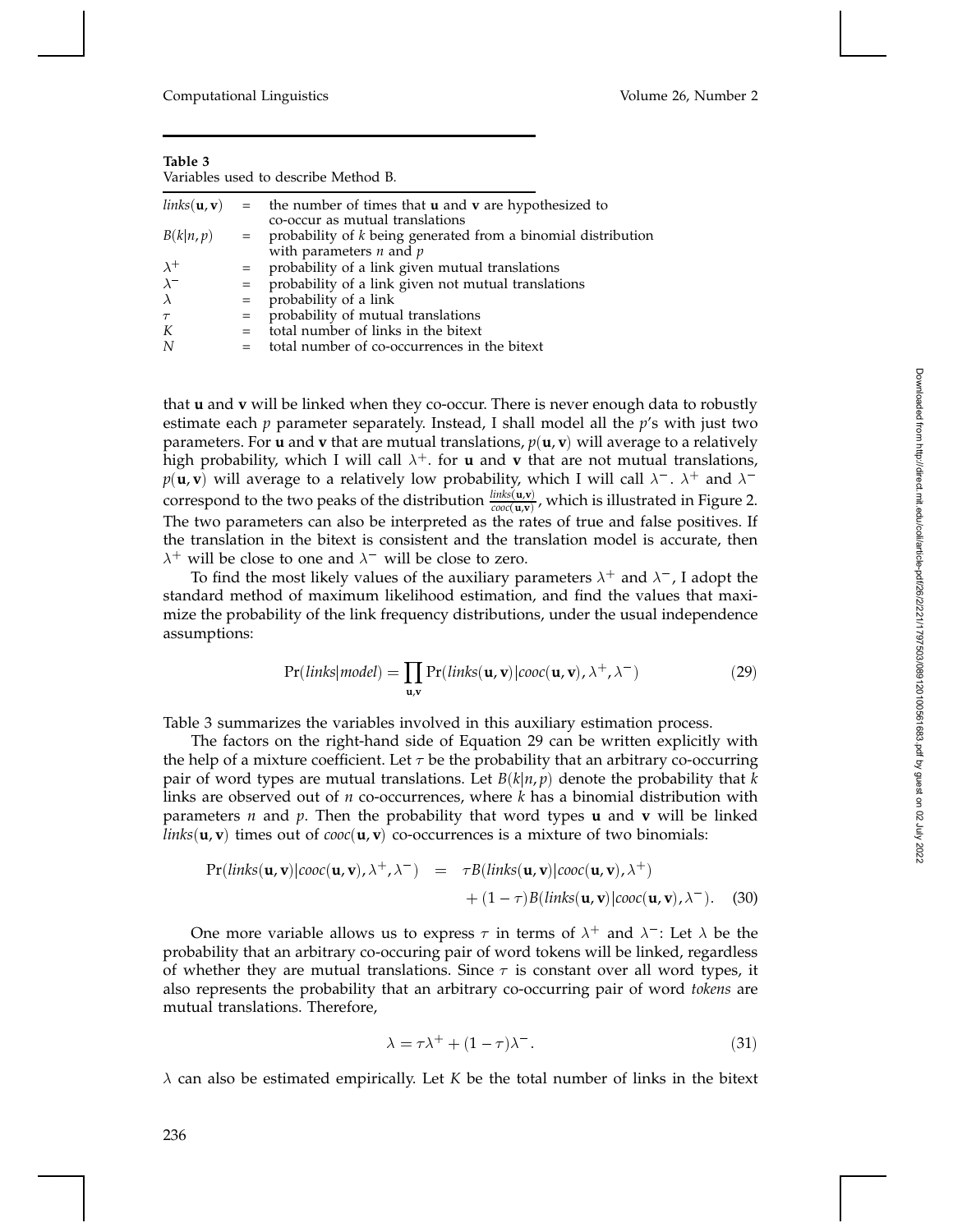

**Figure 3**

Pr(*links*j*model*), as given in Equation 29, has only one global maximum in the region of interest, where  $1 > \lambda^+ > \lambda > \lambda^- > 0$ .

and let *N* be the total number of word token pair co-occurrences:

$$
K = \sum_{\mathbf{u}, \mathbf{v}} \text{links}(\mathbf{u}, \mathbf{v}),\tag{32}
$$

$$
N = \sum_{\mathbf{u}, \mathbf{v}} \text{cooc}(\mathbf{u}, \mathbf{v}).\tag{33}
$$

By definition,

$$
\lambda = K/N \tag{34}
$$

Equating the right-hand sides of Equations 31 and 34 and rearranging the terms, we get:

$$
\tau = \frac{K/N - \lambda^-}{\lambda^+ - \lambda^-}.\tag{35}
$$

Since  $\tau$  is now a function of  $\lambda^+$  and  $\lambda^-$ , only the latter two variables represent degrees of freedom in the model.

In the preceding equations, either **u** or **v** can be NULL. However, the number of times that a word co-occurs with NULL is not an observable feature of bitexts. To make sense of co-occurrences with null, we can view co-occurrences as *potential* links and  $\cos(\mathbf{u}, \mathbf{v})$  as the maximum number of times that tokens of **u** and **v** might be linked. From this point of view,  $cooc(\mathbf{u}, NULL)$  should be set to the unigram frequency of **u**, since each token of **u** represents one potential link to null. Similarly for *cooc*( NULL, **v**). These co-occurrence counts should be summed together with all the others in Equation 33.

The probability function expressed by Equations 29 and 30 may have many local maxima. In practice, these local maxima are like pebbles on a mountain, invisible at low resolution. I computed Equation 29 over various combinations of  $\lambda^+$  and  $\lambda^-$  after one iteration of Method A over 300,000 aligned sentence pairs from the Canadian Hansard bitext. Figure 3 illustrates that the region of interest in the parameter space, where  $1 > \lambda^+ > \lambda > \lambda^- > 0$ , has only one dominant global maximum. This global maximum can be found by standard hill-climbing methods, as long as the step size is large enough to avoid getting stuck on the pebbles.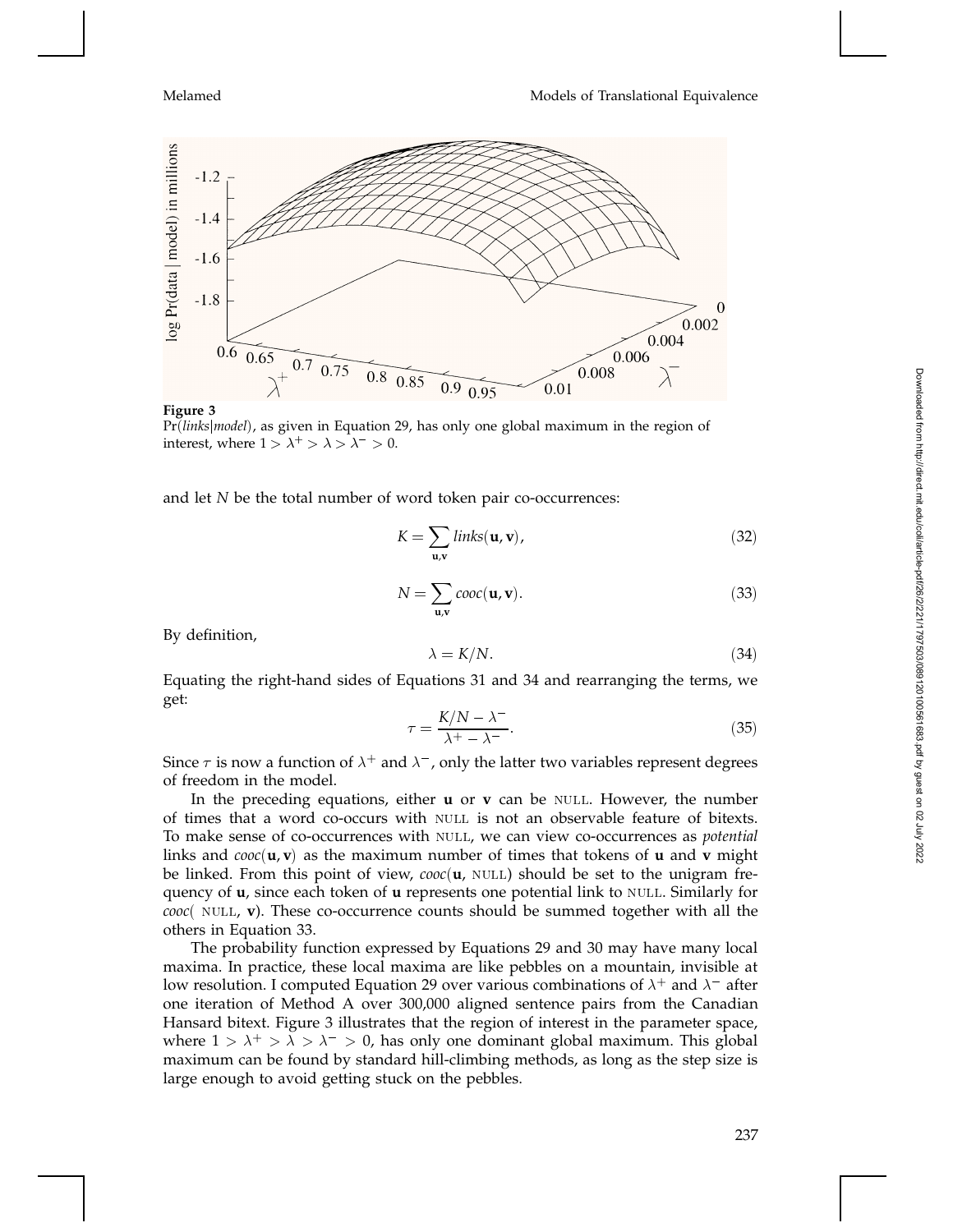Given estimates for  $\lambda^+$  and  $\lambda^-$ , we can compute  $B(links(\mathbf{u}, \mathbf{v})|cooc(\mathbf{u}, \mathbf{v}), \lambda^+)$  and  $B(links(\mathbf{u}, \mathbf{v})|cooc(\mathbf{u}, \mathbf{v}), \lambda^{-})$  for each occurring combination of *links* and *cooc* values. These are the probabilities that  $links(\mathbf{u},\mathbf{v})$  links were generated out of  $cooc(\mathbf{u},\mathbf{v})$  possible links by a process that generates correct links and by a process that generates incorrect links, respectively. The ratio of these probabilities is the likelihood ratio in favor of the types **u** and **v** being possible mutual translations, for all **u** and **v** :

$$
score_B(\mathbf{u}, \mathbf{v}) = \log \frac{B(links(\mathbf{u}, \mathbf{v})|cocc(\mathbf{u}, \mathbf{v}), \lambda^+)}{B(links(\mathbf{u}, \mathbf{v})|cocc(\mathbf{u}, \mathbf{v}), \lambda^-)}.
$$
(36)

Method B differs from Method A only in its redefinition of the *score* function in Equation 36. The auxiliary parameters  $\lambda^+$  and  $\lambda^-$  and the noise model that they represent can be employed the same way in translation models that are not based on the one-to-one assumption.

#### **5.3 Method C: Improved Estimation Using Preexisting Word Classes**

In Method B, the estimation of the auxiliary parameters  $\lambda^+$  and  $\lambda^-$  depends only on the overall distribution of co-occurrence counts and link frequencies. All word pairs that co-occur the same number of times and are linked the same number of times are assigned the same *score*. More accurate models can be induced by taking into account various features of the linked tokens. For example, frequent words are translated less consistently than rare words (Catizone, Russell, and Warwick 1989). To account for these differences, we can estimate separate values of  $\lambda^+$  and  $\lambda^-$  for different ranges of *cooc* ( **u** , **v** ). Similarly, the auxiliary parameters can be conditioned on the linked parts of speech. A kind of word order correlation bias can be effected by conditioning the auxiliary parameters on the relative positions of linked word tokens in their respective texts. Just as easily, we can model link types that coincide with entries in an on-line bilingual dictionary separately from those that do not (cf. Brown et al. 1993). When the auxiliary parameters are conditioned on different link classes, their optimization is carried out separately for each class:

$$
score_{C}(\mathbf{u}, \mathbf{v}|Z = class(\mathbf{u}, \mathbf{v})) = \log \frac{B(links(\mathbf{u}, \mathbf{v})|cooc(\mathbf{u}, \mathbf{v}), \lambda_Z^+)}{B(links(\mathbf{u}, \mathbf{v})|cooc(\mathbf{u}, \mathbf{v}), \lambda_Z^-)}.
$$
(37)

Section 6.1.1 describes the link classes used in the experiments below.

#### **6. Evaluation**

# **6.1 Evaluation at the Token Level**

This section compares translation model estimation methods A, B, and C to each other and to Brown et al.'s (1993b) Model 1. To reiterate, Model 1 is based on co-occurrence information only; Method A is based on the one-to-one assumption; Method B adds the "one sense per collocation" hypothesis to Method A; Method C conditions the auxiliary parameters of Method B on various word classes. Whereas Methods A and B and Model 1 were fully specified in Section 4.3.1 and Section 5, the latter section described a variety of features on which Method C might classify links. For the purposes of the experiments described in this article, Method C employed the simple classification in Table 4 for both languages in the bitext. All classification was performed by table lookup; no context-aware part-of-speech tagger was used. In particular, words that were ambiguous between open classes and closed classes were always deemed to be in the closed class. The only language-specific knowledge involved in this classification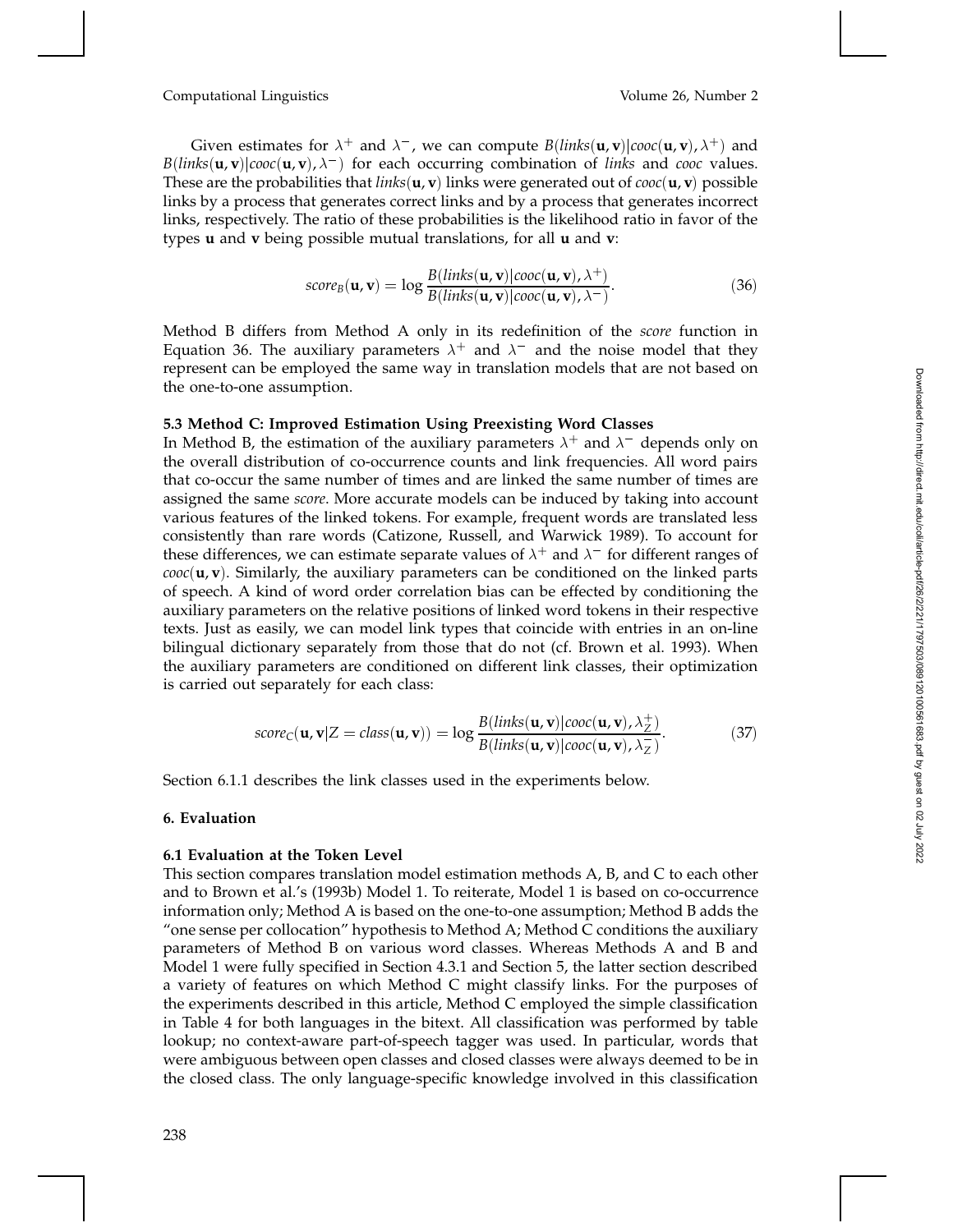#### **Table 4**

Word classes used by Method C for the experiments described in this article. Link classes were constructed by taking the cross-product of the word classes.

| Class Code Description                                   |                                                                                                                                                                                                                                                                         |
|----------------------------------------------------------|-------------------------------------------------------------------------------------------------------------------------------------------------------------------------------------------------------------------------------------------------------------------------|
| <b>EOS</b><br>EOP<br><b>SCM</b><br><b>SYM</b><br>NU<br>C | End-Of-Sentence punctuation<br>End-Of-Phrase punctuation, such as commas and colons<br>Subordinate Clause Markers, such as " and (<br>Symbols, such as ~ and *<br>the NULL word, in a class by itself<br>Content words: nouns, adjectives, adverbs, non-auxiliary verbs |
| F                                                        | all other words, i.e., function words                                                                                                                                                                                                                                   |

method is the list of function words in class F. Certainly, more sophisticated word classification methods could produce better models, but even the simple classification in Table 4 should suffice to demonstrate the method's potential.

**6.1.1 Experiment 1.** Until now, translation models have been evaluated either subjectively (e.g. White and O'Connell 1993) or using relative metrics, such as perplexity with respect to other models (Brown et al. 1993b). Objective and more accurate tests can be carried out using a "gold standard." I hired bilingual annotators to link roughly 16,000 corresponding words between on-line versions of the Bible in French and English. This bitext was selected to facilitate widespread use and standardization (see Melamed [1998c] for details). The entire Bible bitext comprised 29,614 verse pairs, of which 250 verse pairs were hand-linked using a specially developed annotation tool. The annotation style guide (Melamed 1998b) was based on the intuitions of the annotators, so it was not biased towards any particular translation model. The annotation was replicated five times by seven different annotators.

Each of the four methods was used to estimate a word-to-word translation model from the 29,614 verse pairs in the Bible bitext. All methods were deemed to have converged when less than .0001 of the translational probability distribution changed from one iteration to the next. The links assigned by each of methods A, B, and C in the last iteration were normalized into joint probability distributions using Equation 19. I shall refer to these joint distributions as Model A, Model B, and Model C, respectively. Each of the joint probability distributions was further normalized into two conditional probability distributions, one in each direction. Since Model 1 is inherently directional, its conditional probability distributions were estimated separately in each direction, instead of being derived from a joint distribution.

The four models' predictions were compared to the gold standard annotations. Each model guessed one translation (either stochastically or deterministically, depending on the task) for each word on one side of the gold standard bitext. Therefore, precision <sup>=</sup> recall here, and I shall refer to the results simply as "percent correct." The accuracy of each model was averaged over the two directions of translation: English to French and French to English. The five-fold replication of annotations in the test data enabled computation of the statistical significance of the differences in model accuracy. The statistical significance of all results in this section was measured at the  $\alpha = .05$ level, using the Wilcoxon signed ranks test. Although the models were evaluated on part of the same bitext on which they were trained, the evaluations were with respect to the translational equivalence relation hidden in this bitext, not with respect to any of the bitext's visible features. Such testing on training data is standard practice for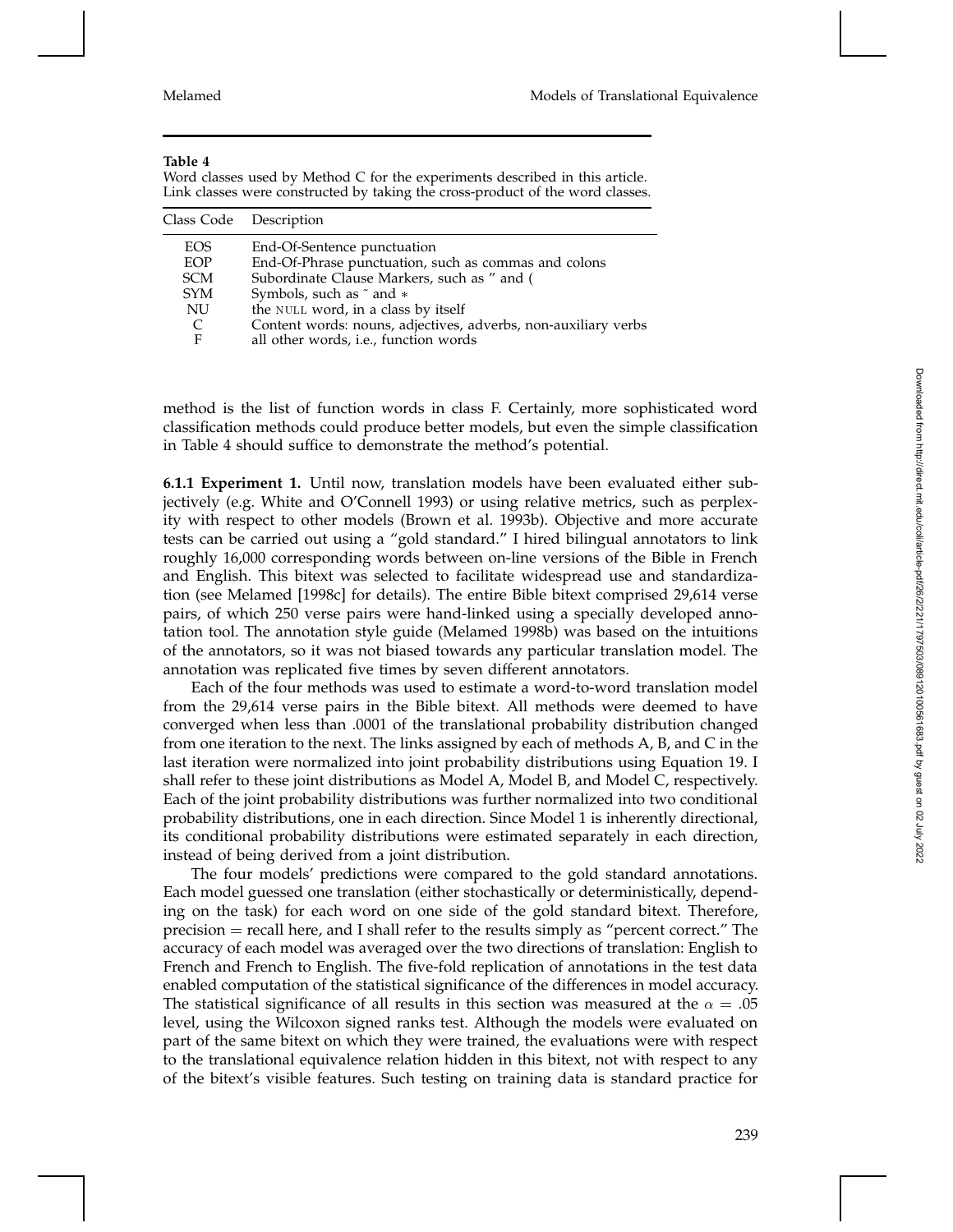unsupervised learning algorithms, where the objective is to compare several methods. Of course, performance would degrade on previously unseen data.

In addition to the different translation models, there were two other independent variables in the experiment: method of translation and whether function words were included. Some applications, such as query translation for CLIR, don't care about function words. To get a sense of the relative effectiveness of the different translation model estimation methods when function words are taken out of the equation, I removed from the gold standard all link tokens where one or both of the linked words were closed-class words. Then, I removed all closed-class words (including nonalphabetic symbols) from the models and renormalized the conditional probabilities.

The method of translation was either **single-best** or **whole distribution**. Singlebest translation is the kind that somebody might use to get the gist of a foreignlanguage document. The input to the task was one side of the gold standard bitext. The output was the model's single best guess about the translation of each word in the input, together with the input word. In other words, each model produced link tokens consisting of input words and their translations. For some applications, it is insufficient to guess only the single most likely translation of each word in the input. The model is expected to output the whole distribution of possible translations for each input word. This distribution is then combined with other distributions that are relevant to the application. For example, for cross-language information retrieval, the translational distribution can be combined with the distribution of term frequencies. For statistical machine translation, the translational distribution can be decoded with a source language model (Brown et al. 1988; Al-Onaizan et al. 1999). To predict how the different models might perform in such applications, the whole distribution task was to generate a whole set of links from each input word, weighted according to the probability assigned by the model to each of the input word's translations. Each model was tested on this task with and without function words.

The mean results are plotted in Figures 4 and 5 with 95% confidence intervals. All four graphs in these figures are on the same scale to facilitate comparison. On both tasks involving the entire vocabulary, each of the biases presented in this article improves the efficiency of modeling the available training data. When closed-class words were ignored, Model 1 performed better than Method A, because open-class words are more likely to violate the one-to-one assumption. However, the explicit noise model in Methods B and C boosted their scores significantly higher than Model 1 and Method A. Method B was better than Method C at choosing the single best open-class links, and the situation was reversed for the whole distribution of open-class links. However, the differences in performance between these two methods were tiny on the open-class tasks, because they left only two classes for Method C to distinguish: content words and nulls. Most of the scores on the whole distribution task were lower than their counterparts on the single-best translation task, because it is more difficult for any statistical method to correctly model the less common translations. The "best" translations are usually the most common.

**6.1.2 Experiment 2.** To study how the benefits of the various biases vary with training corpus size, I evaluated Models A, B, C, and 1 on the whole distribution translation task, after training them on three different-size subsets of the Bible bitext. The first subset consisted of only the 250 verse pairs in the gold standard. The second subset included these 250 plus another random sample of 2,250 for a total of 2,500, an order of magnitude larger than the first subset. The third subset contained all 29,614 verse pairs in the Bible bitext, roughly an order of magnitude larger than the second subset. All models were compared to the five gold standard annotations, and the scores were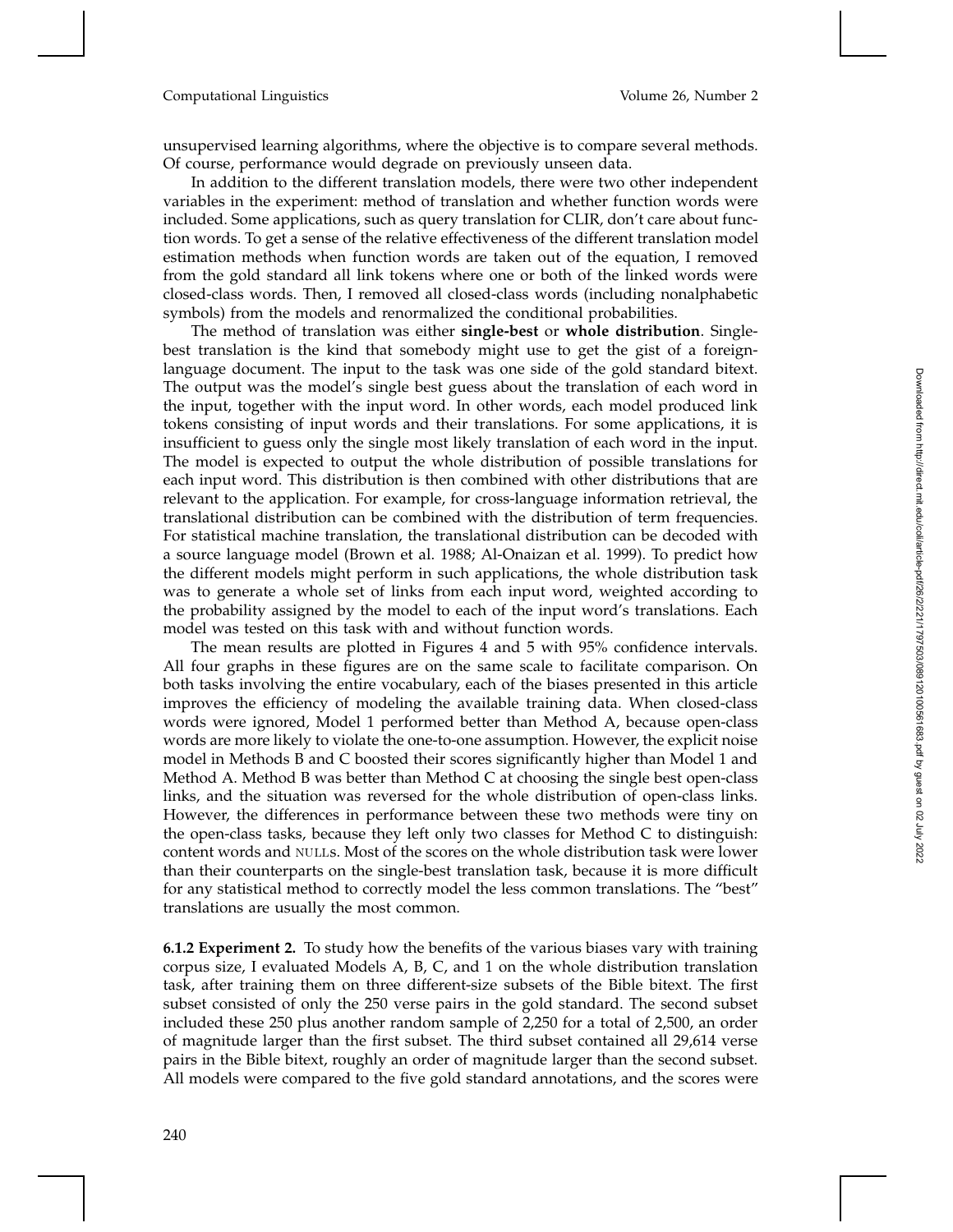

# **Figure 4**

Comparison of model performance on single-best translation task. (a) All links; (b) open-class links only.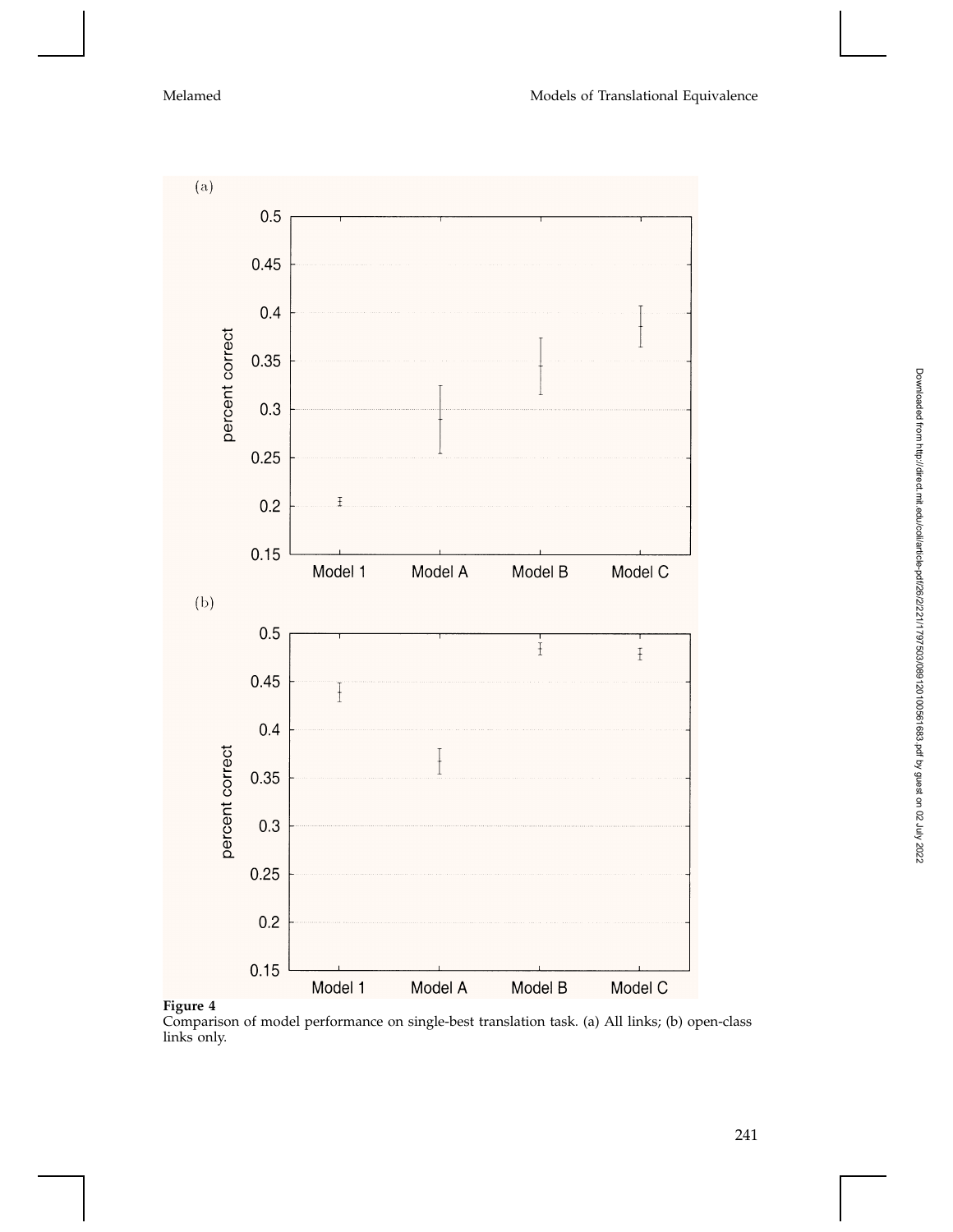

**Figure 5**

Comparison of model performance on whole distribution task. (a) All links; (b) open-class links only.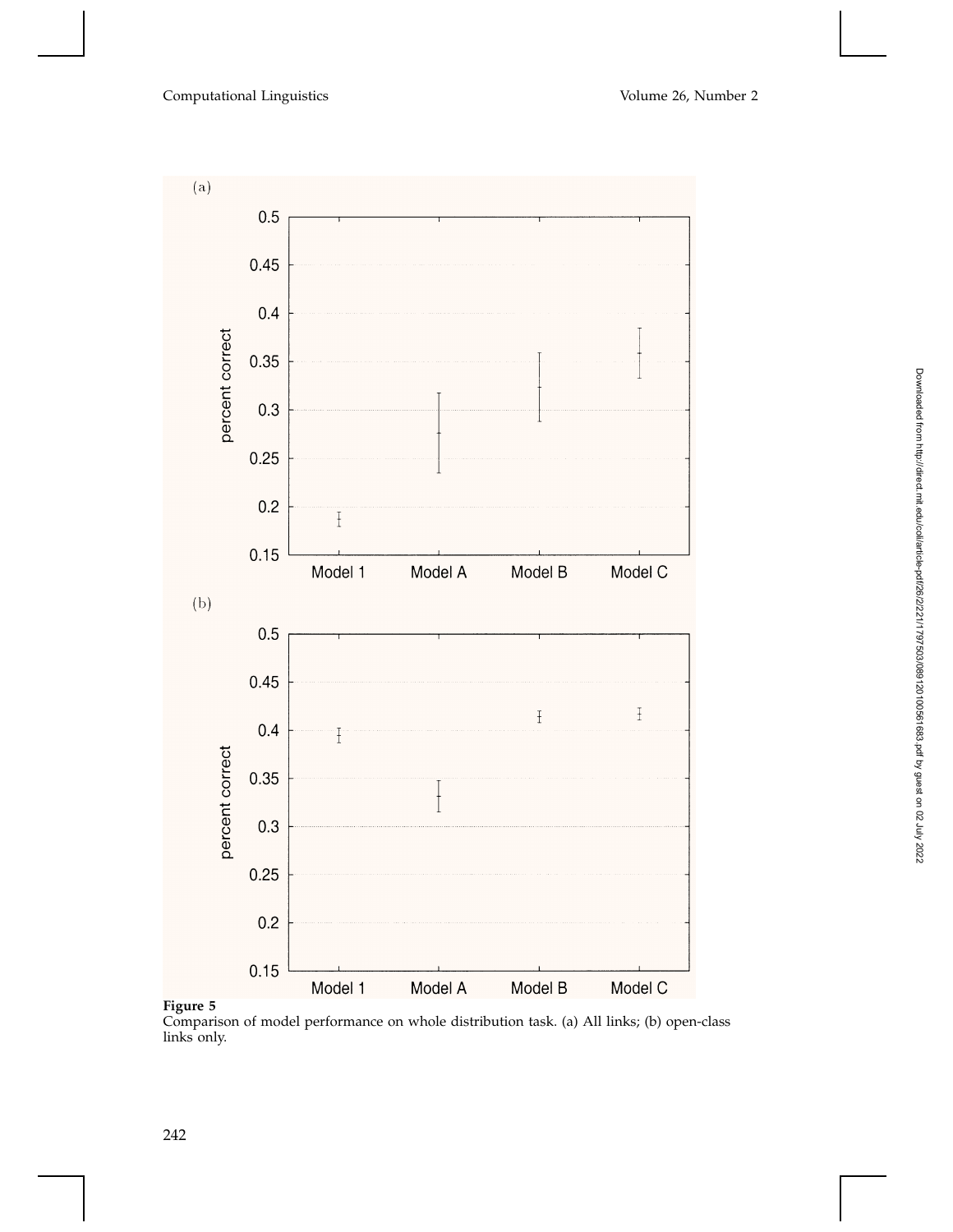

Effects of training set size on model accuracy on the whole distribution task.

averaged over the two directions of translation, as before. Again, because the total **Probability** assigned to all translations for each source word all translations for each source word and translation and the means of Figure 6<br>
and the translation of translation, as before Again, because the total<br>
prob recall <sup>=</sup> percent correct on this task. The mean scores over the five gold standard annotations are graphed in Figure 6, where the right edge of the figure corresponds to the means of Figure 5(a). The figure supports the hypothesis in Melamed (to appear, Chapter 7) that the biases presented in this article are even more valuable when the training data are more sparse. The one-to-one assumption is useful, even though it forces us to use a greedy approximation to maximum likelihood. In relative terms, the advantage of the one-to-one assumption is much more pronounced on smaller training sets. For example, Model A is 102% more accurate than Model 1 when trained on only 250 verse pairs. The explicit noise model buys a considerable gain in accuracy across all sizes of training data, as do the link classes of Model C. In concert, when trained and tested only on the gold standard test set, the three biases outperformed Model 1 by up to 125%. This difference is even more significant given the absolute performance ceiling of 82% established by the interannotator agreement rates on the gold standard.

#### **6.2 Evaluation at the Type Level**

An important application of statistical translation models is to help lexicographers compile bilingual dictionaries. Dictionaries are written to answer the question, "What are the possible translations of X?" This is a question about link types, rather than about link tokens.

Evaluation by link type is a thorny issue. Human judges often disagree about the degree to which context should play a role in judgments of translational equivalence. For example, the *Harper-Collins French Dictionary* (Cousin et al. 1990) gives the following French translations for English *appoint: nommer, engager, fixer, d´esigner*. Likewise, most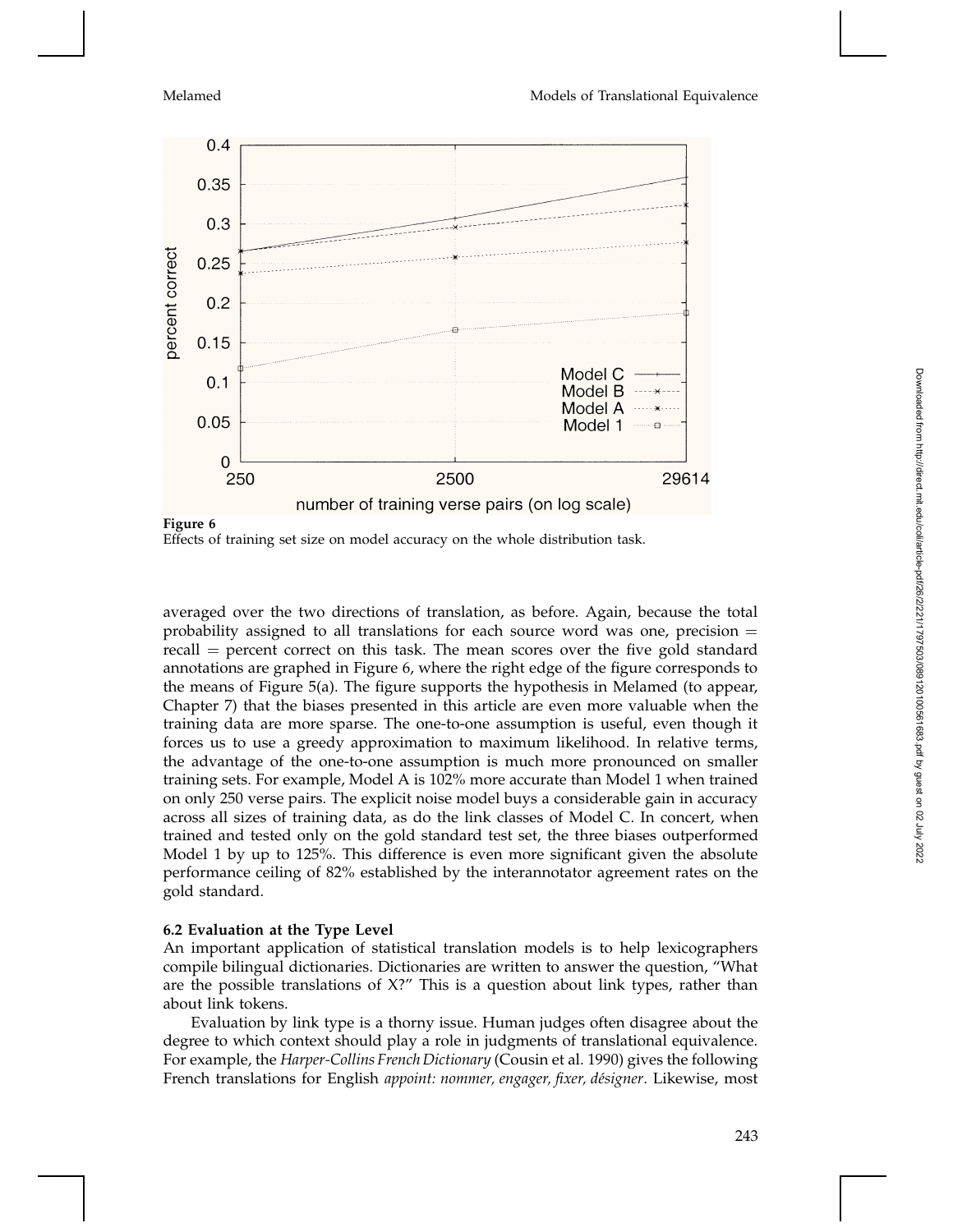

**Figure 7** Distribution of link type scores. The long plateaus correspond to the most common combinations of  $\frac{links(\mathbf{u},\mathbf{v})}{cooc(\mathbf{u},\mathbf{v})}$ : 1/1, 2/2, and 3/3.

lay judges would not consider *instituer* a correct French translation of *appoint*. In actual translations, however, when the object of the verb is *commission, task force, panel*, *etc.*, English *appoint* is usually translated into French as *instituer*. To account for this kind of context-dependent translational equivalence, link types must be evaluated with respect to the bitext whence they were induced.

I performed a post hoc evaluation of the link types produced by an earlier version of Method B (Melamed 1996b). The bitext used for this evaluation was the same aligned Hansards bitext used by Gale and Church (1991), except that I used only 300,000 aligned segment pairs to save time. The bitext was automatically pretokenized to delimit punctuation, English possessive pronouns, and French elisions. Morphological variants in both halves of the bitext were stemmed to a canonical form.

The link types assigned by the converged model were sorted by the scores in Equation 36. Figure 7 shows the distribution of these scores on a log scale. The log scale helps to illustrate the plateaus in the curve. The longest plateau represents the set of word pairs that were linked once out of one co-occurrence  $(1/1)$  in the bitext. All these word pairs were equally likely to be correct. The second-longest plateau resulted from word pairs that were linked twice out of two co-occurrences (2/2) and the third longest plateau is from word pairs that were linked three times out of three co-occurrences (3/3). As usual, the entries with higher scores were more likely to be correct. By discarding entries with lower scores, coverage could be traded for accuracy. This trade-off was measured at three points, representing cutoffs at the end of each of the three longest plateaus.

The traditional method of measuring coverage requires knowledge of the correct link types, which is impossible to determine without a gold standard. An approximate coverage measure can be based on the number of different words in the corpus. For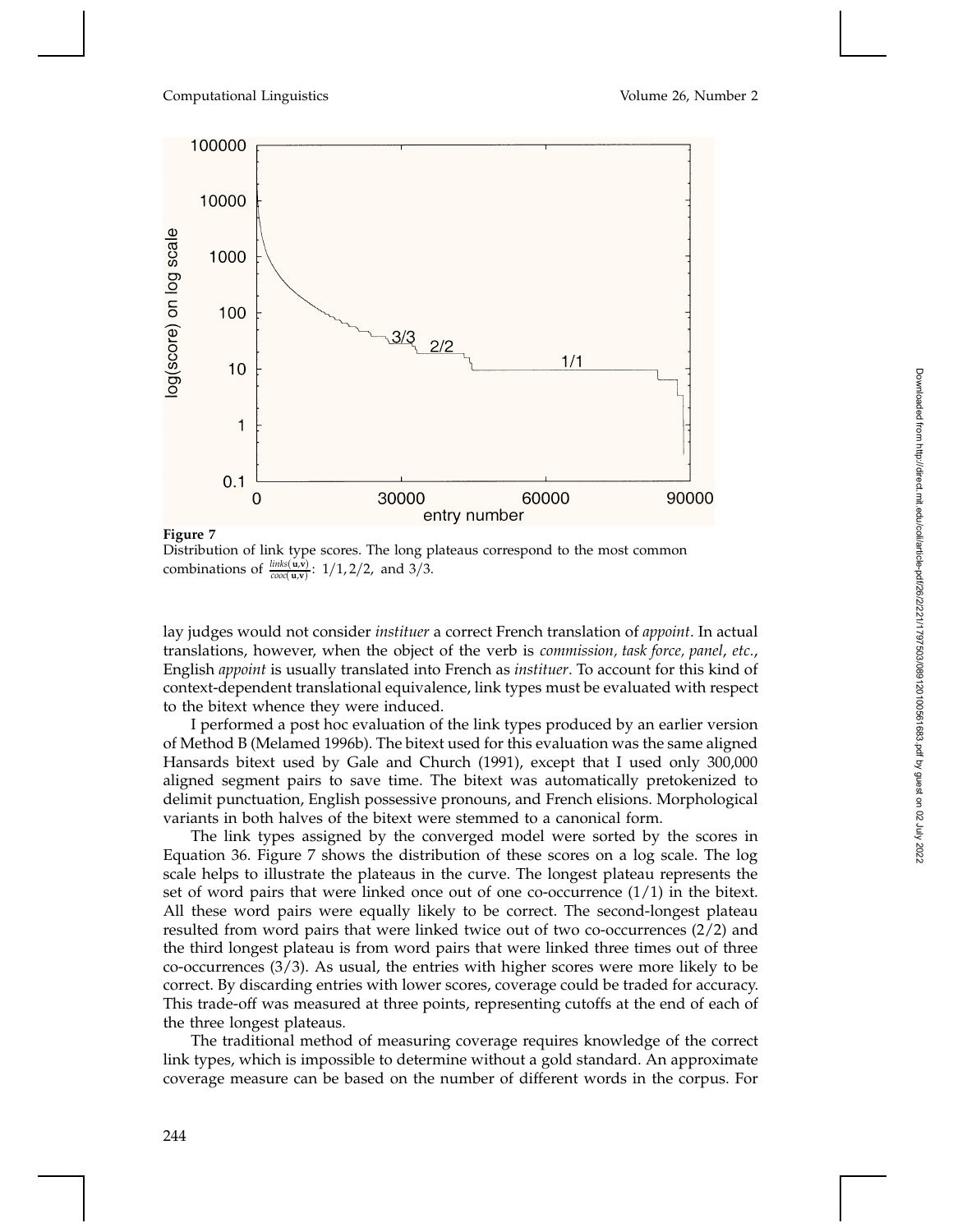|                   | $1.01$ and $1.01$ at $1.00$ and $0.1$ . $1.00$ and $1.00$ |                             |                                 |               |                                |          |
|-------------------|-----------------------------------------------------------|-----------------------------|---------------------------------|---------------|--------------------------------|----------|
| Cutoff<br>Plateau | Minimum<br>Score                                          | Total<br>Lexicon<br>Entries | English<br>Words<br>Represented | $\frac{0}{0}$ | French<br>Words<br>Represented | $\%$     |
| 3/3<br>2/2        | 28<br>18                                                  | 32.274<br>43,075            | 14.299<br>18,533                | 35<br>45      | 13,409<br>17,133               | 37<br>47 |
| 1/1               | 9                                                         | 88,633                      | 36,371                          | 89            | 33,017                         | 91       |

#### **Table 5**

Lexicon coverage at three different minimum score thresholds. The bitext contained 41,028 different English words and 36,314 different French words, for a total of 77,342.

lexicons extracted from corpora, perfect coverage implies at least one entry containing each word in the corpus. One-sided variants, which consider only source words, have also been used (Gale and Church 1991). Table 5 shows both the marginal (one-sided) and the combined coverage at each of the three cutoff points. It also shows the absolute number of (non-null) entries in each of the three lexicons. Of course, the size of automatically induced lexicons depends on the size of the training bitext. Table 5 shows that, given a sufficiently large bitext, the method can automatically construct translation lexicons with as many entries as published bilingual dictionaries.

The next task was to measure accuracy. It would have taken too long to evaluate every lexicon entry manually. Instead, I took five random samples (with replacement) of 100 entries each from each of the three lexicons. Each of the samples was first compared to a translation lexicon extracted from a machine-readable bilingual dictionary (Cousin et al. 1991). All the entries in the sample that appeared in the dictionary were assumed to be correct. I checked the remaining entries in all the samples by hand. To account for context-dependent translational equivalence, I evaluated the accuracy of the translation lexicons in the context of the bitext whence they were extracted, using a simple bilingual concordancer. A lexicon entry **(u,v)** was considered correct if *u* and *v* ever appeared as direct translations of each other in an aligned segment pair. That is, a link type was considered correct if any of its tokens were correct.

Direct translations come in different flavors. Most entries that I checked by hand were of the plain vanilla variety that you might find in a bilingual dictionary (entry type V). However, a significant number of words translated into a different part of speech (entry type P). For instance, in the entry (protection, protégé), the English word is a noun but the French word is an adjective. This entry appeared because *to have protection* is often translated as *être protégé* ('to be protected') in the bitext. The entry will never occur in a bilingual dictionary, but users of translation lexicons, be they human or machine, will want to know that translations often happen this way.

The evaluation of translation models at the word type level is complicated by the possibility of phrasal translations, such as *immédiatement*  $\leftrightarrow$  *right away*. All the methods being evaluated here produce models of translational equivalence between individual words only. How can we decide whether a single-word translation "matches" a phrasal translation? The answer lies in the observation that corpus-based lexicography usually involves a lexicographer. Bilingual lexicographers can work with bilingual concordancing software that can point them to instances of any link type induced from a bitext and display these instances sorted by their contexts (e.g. Simard, Foster, and Perrault 1993). Given an incomplete link type, the lexicographer can usually reconstruct the complete link type from the contexts in the concordance. For example, if the model proposes an equivalence between *imm´ediatement* and *right*, a bilingual concordance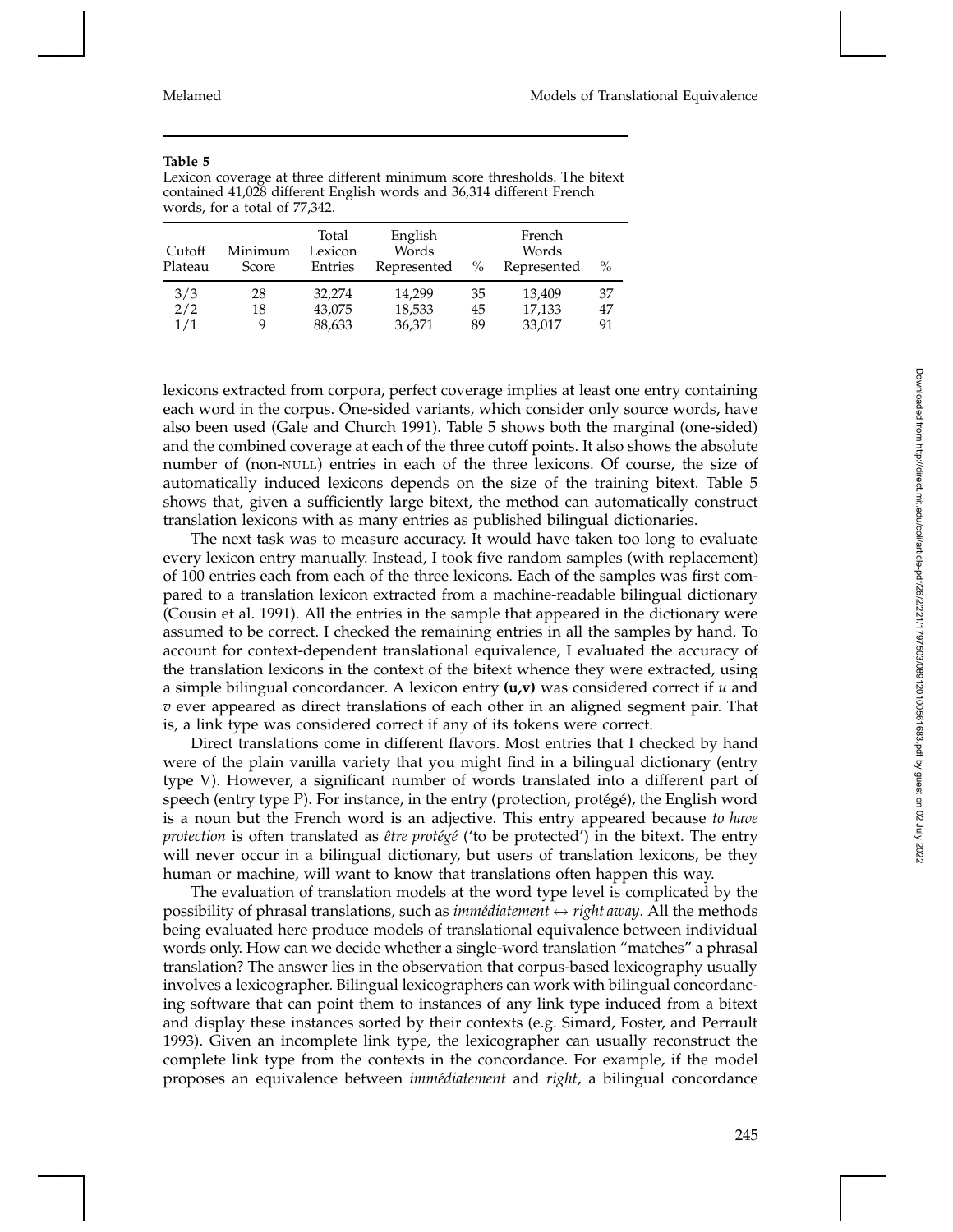| $\alpha$ coverage (filed) $\pm$ standard deviation). |               |                              |                                              |               |                                                             |
|------------------------------------------------------|---------------|------------------------------|----------------------------------------------|---------------|-------------------------------------------------------------|
|                                                      |               |                              |                                              |               | Cutoff Coverage % Type V % Type P % Type I Total % Accuracy |
| 3/3                                                  | $36\%$        | $89 \pm 2.2$                 | $3.4 \pm 0.5$ 7.6 $\pm$ 3.2                  |               | $99.2 \pm 0.8$                                              |
| 2/2<br>1/1                                           | 46%<br>$90\%$ | $81 \pm 3.0$<br>$82 \pm 2.5$ | $8.0 \pm 2.1$<br>$4.4 \pm 0.5$ $6.0 \pm 1.9$ | $9.8 \pm 1.8$ | $99.0 \pm 1.4$<br>$92.8 \pm 1.1$                            |

**Table 6** Distribution of different types of correct lexicon entries at varying levels of  $\alpha$ e (mean  $+$  standard deviation)

can show the lexicographer that the model was really trying to capture the equivalence between *immédiatement* and *right away* or between *immédiatement* and *right now*. I counted incomplete entries in a third category (entry type I). Whether links in this category should be considered correct depends on the application.

Table 6 shows the distribution of correct lexicon entries among the types V, P and I. Figure 8 graphs the accuracy of the method against coverage, with 95% confidence intervals. The upper curve represents accuracy when incomplete links are considered correct, and the lower when they are considered incorrect. On the former metric, the method can generate translation lexicons with accuracy and coverage both exceeding 90%, as well as dictionary-size translation lexicons that are over 99% correct.

# **7. Conclusion**

There are many ways to model translational equivalence and many ways to estimate translation models. "The mathematics of statistical machine translation" proposed by Brown et al. (1993b) are just one kind of mathematics for one kind of statistical trans-



**Figure 8** Translation lexicon accuracy with 95% confidence intervals at varying levels of coverage.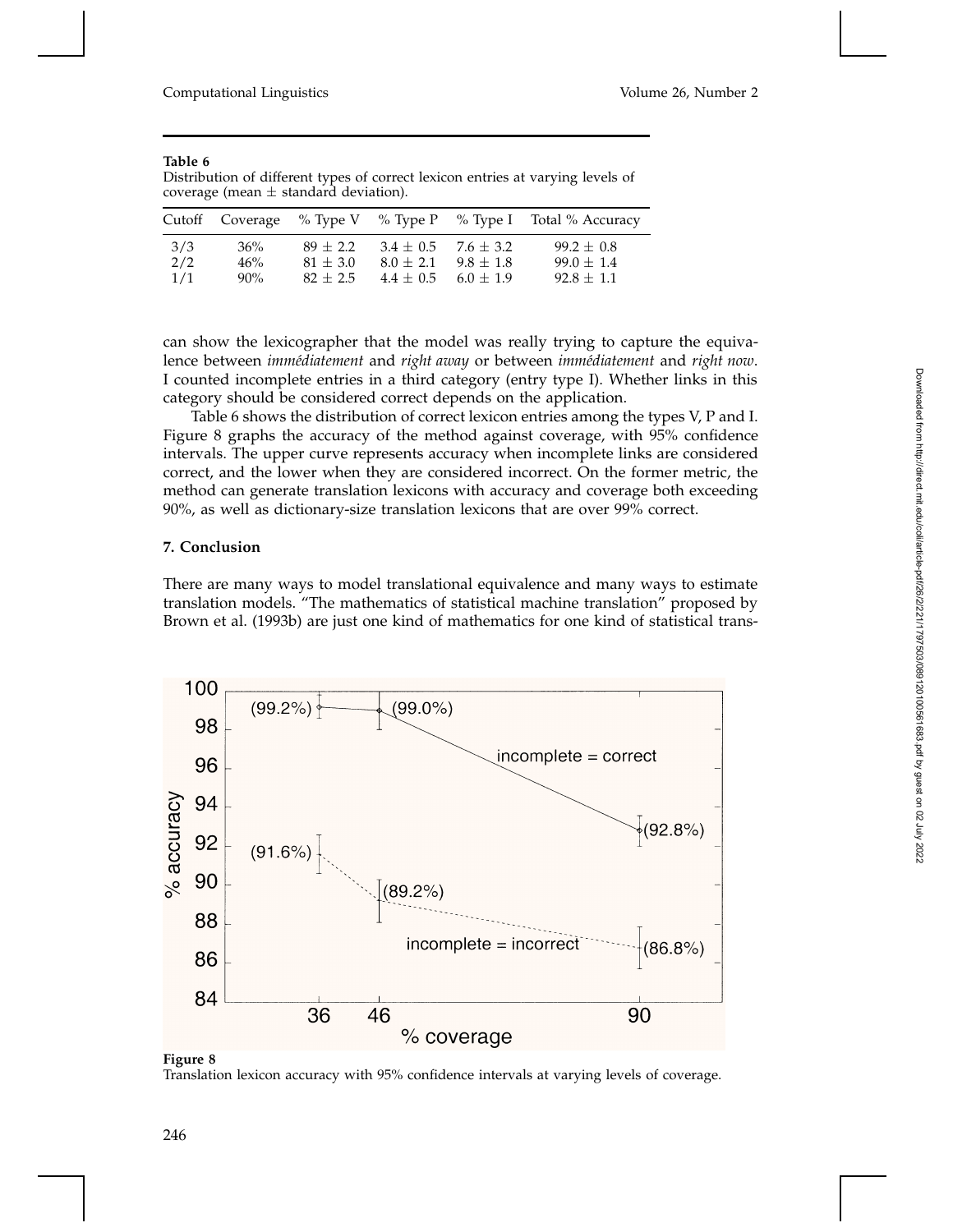lation. In this article, I have proposed and evaluated new kinds of translation model biases, alternative parameter estimation strategies, and techniques for exploiting preexisting knowledge that may be available about particular languages and language pairs. On a variety of evaluation metrics, each infusion of knowledge about the problem domain resulted in better translation models.

Each innovation presented here opens the way for more research. Model biases can be mixed and matched with each other, with previously published biases like the word order correlation bias, and with other biases yet to be invented. The competitive linking algorithm can be generalized in various ways. New kinds of preexisting knowledge can be exploited to improve accuracy for particular language pairs or even just for particular bitexts. It is difficult to say where the greatest advances will come from. Yet, one thing is clear from our current vantage point: Research on empirical methods for modeling translational equivalence has not run out of steam, as some have claimed, but has only just begun.

#### **Acknowledgments**

Much of this research was performed at the Department of Computer and Information Science at the University of Pennsylvania, where it was supported by an equipment grant from Sun MicroSystems Laboratories and by ARPA Contract #N66001-94C-6043. Many thanks to my former colleagues at UPenn and to the anonymous reviewers for their insightful suggestions for improvement.

#### **References**

- Abeillé, Anne, Yves Schabes, and Aravind K. Joshi. 1990. Using lexicalized tree adjoining grammars for machine translation. In *Proceedings of the 13th International Conference on Computational Linguistics*. Helsinki, Finland.
- Ahuja, Ravindra K., Thomas L. Magnati, and James B. Orlin. 1993. *Network Flows: Theory, Algorithms, and Applications* . Prentice Hall, Englewood Cliffs, NJ.
- Al-Onaizan, Yaser, Jan Curin, Michael Jahr, Kevin Knight, John Lafferty, I. Dan Melamed, Franz J. Och, David Purdy, Noah A. Smith, and David Yarowsky. 1999. Statistical machine translation. CLSP Technical Report. Baltimore, MD. Available at www.clsp.jhu.edu/ws99/ projects/mt/final report/mt-finalreport.ps
- Brousseau, Julie, Caroline Drouin, George Foster, Pierre Isabelle, Roland Kuhn, Yves Normandin, and Pierre Plamondon. 1995. French speech recognition in an automatic dictation system for translators: The TransTalk project. In *Proceedings of EuroSpeech'95*, pages 193–196, Madrid, Spain.
- Brown, Peter F., John Cocke, Stephen A. Della Pietra, Vincent J. Della Pietra,

Fredrick Jelinek, Robert L. Mercer, and Paul Roossin. 1988. A statistical approach to language translation. In *Proceedings of the 12th International Conference on Computational Linguistics*, pages 71–76, Budapest, Hungary.

- Brown, Peter F., Stephen A. Della Pietra, Vincent J. Della Pietra, Meredith J. Goldsmith, Jan Hajic, Robert L. Mercer and Surya Mohanty. 1993a. But dictionaries are data too. In *Proceedings of the ARPA HLT Workshop*, pages 202–205, Princeton, NJ.
- Brown, Peter F., Stephen A. Della Pietra, Vincent J. Della Pietra, and Robert L. Mercer. 1993b. The mathematics of statistical machine translation: Parameter estimation. *Computational Linguistics* 19(2):263–311.
- Buckley, Chris. 1993. The importance of proper weighting methods. In *Proceedings of the DARPA Workshop on Human Language Technology*, pages 349–352, Princeton, NJ.
- Candito, Marie-Hélène. 1998. Building parallel LTAG for French and Italian. In *COLING-ACL '98: 36 Annual Meeting of the Association for Computational Linguistics and 17th International Conference on Computational Linguistics*, pages 211–217, Montreal, Canada.
- Catizone, Roberta, Graham Russell, and Susan Warwick. 1989. Deriving translation data from bilingual texts. In *Proceedings of the First International Lexical Acquisition Workshop*. Detroit, MI.
- Church, Kenneth W., and Eduard H. Hovy. 1993. Good applications for crummy machine translation. *Machine Translation 8* .
- Cousin, Pierre-Henri, Lorna Sinclair, Jean-François Allain, and Catherine E. Love. 1990. *The Harper Collins French Dictionary*. Harper Collins Publishers,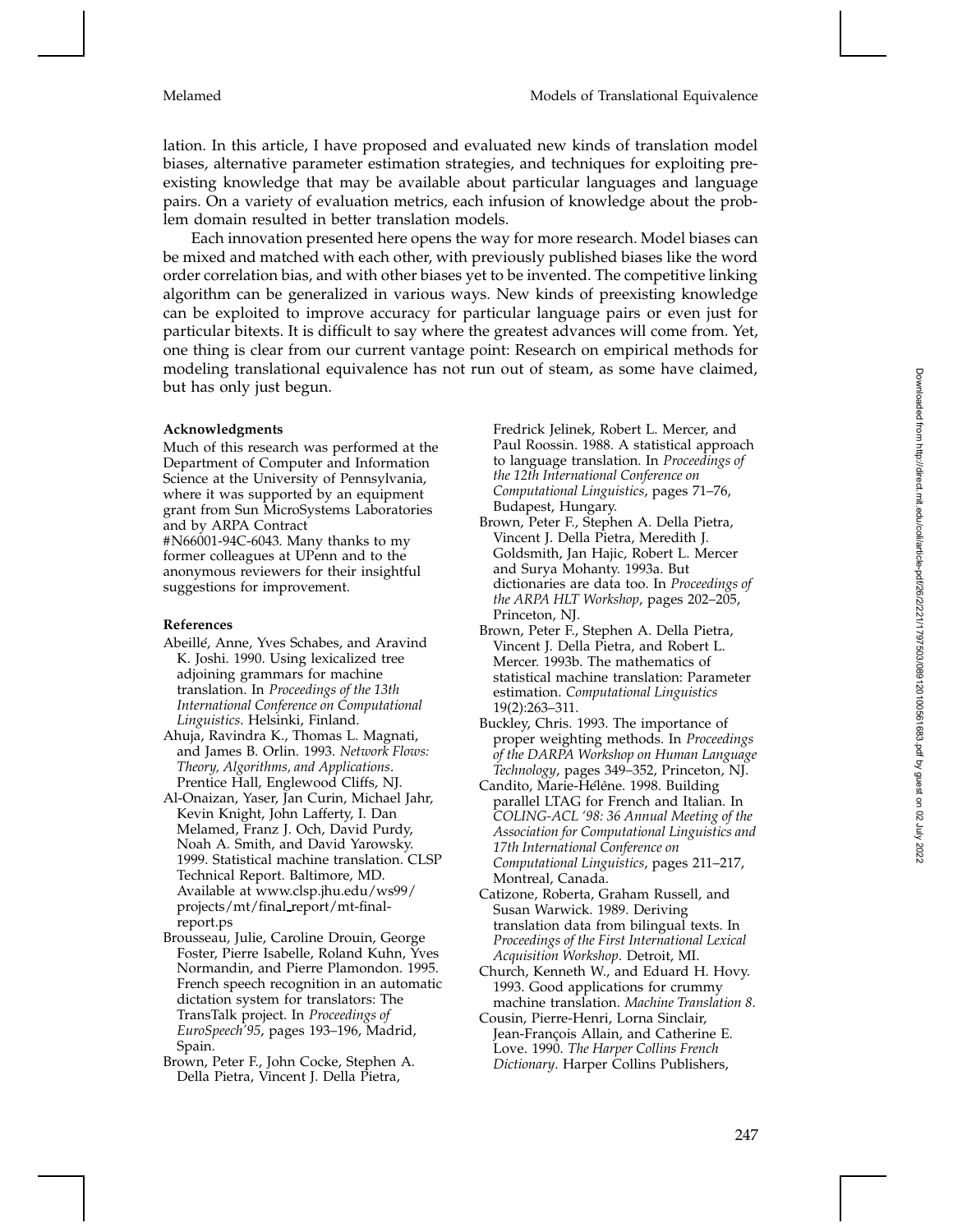New York, NY.

- Cousin, Pierre-Henri, Lorna Sinclair, Jean-François Allain, and Catherine E. Love. 1991. *The Collins Paperback French Dictionary*. Harper Collins Publishers, Glasgow.
- Dagan, Ido, Kenneth W. Church, and William A. Gale. 1993. Robust word alignment for machine aided translation. In *Proceedings of the Workshop on Very Large Corpora: Academic and Industrial Perspectives*, pages 1–8, Columbus, OH.
- Daille, Béatrice, Éric Gaussier, and Jean-Marc Langé. 1994. Towards automatic extraction of monolingual and bilingual terminology. *Proceedings of the 15th International Conference on Computational Linguistics*, pages 515–521, Kyoto, Japan.
- Deming, W. Edwards, and Frederick F. Stephan. 1940. On a least squares adjustment of a sampled frequency table when the expected marginal totals are known. *The Annals of Mathematical Statistics*, 11:427–444.
- Dempster, Arthur P., N. M. Laird, and Donald B. Rubin. 1977. Maximum likelihood from incomplete data via the EM algorithm. *Journal of the Royal Statistical Society*, 39(B):1–38.
- Dorr, Bonnie J. 1992. The use of lexical semantics in interlingual machine translation. *Machine Translation* , 7(3):135–193.
- Dunning, Ted. 1993. Accurate methods for the statistics of surprise and coincidence. *Computational Linguistics* 19(1):61–74.
- Fellbaum, Christiane, editor. 1998. *WordNet: An Electronic Lexical Database*. MIT Press.
- Foster, George, Pierre Isabelle, and Pierre Plamondon. 1996. Word completion: A first step toward target-text mediated IMT. In *Proceedings of the 16th International Conference on Computational Linguistics* , pages 394–399, Copenhagen, Denmark.
- Fung, Pascale. 1995. A pattern matching method for finding noun and proper noun translations from noisy parallel corpora. In *Proceedings of the 33rd Annual Meeting*, pages 236–243, Boston, MA. Association for Computational Linguistics.
- Gale, William A., and Kenneth W. Church. 1991. Identifying word correspondences in parallel texts. *Proceedings of the DARPA SNL Workshop*, pages 152–157, Asilomar, CA.
- Gale, William A., and Geoff Sampson. 1995. Good-Turing frequency estimation without tears. *Journal of Quantitative Linguistics*, 2:217–237. Swets & Zeitlinger

Publishers, Sassenheim, The Netherlands.

- Hiemstra, Djoerd. 1996. Using Statistical Methods to Create a Bilingual Dictionary. Masters thesis, University of Twente, The Netherlands.
- Hiemstra, Djoerd. 1998. Multilingual domain modeling in twenty-one: Automatic creation of a bi-directional translation lexicon from a parallel corpus. In *Proceedings of the Eighth meeting of Computational Linguistics in the Netherlands (CLIN)*, pages 41–58.
- Kumano, Akira, and Hideki Hirakawa. 1994. Building an MT dictionary from parallel texts based on linguistic and statistical information. In *Proceedings of the 15th International Conference on Computational Linguistics*, pages 76–81, Kyoto, Japan.
- McCarley, J. Scott. 1999. Should we translate the documents or the queries in cross-language information retrieval? In *Proceedings of the 37th Annual Meeting* , pages 208–214, College Park, MD. Association for Computational Linguistics.
- Macklovitch, Elliott. 1994. Using bi-textual alignment for translation validation: The TransCheck system. In *Proceedings of the 1st Conference of the Association for Machine Translation in the Americas*, pages 157–168. Columbia, MD.
- Melamed, I. Dan. 1995. Automatic evaluation and uniform filter cascades for inducing *N*-best translation lexicons. In *Proceedings of the Third Workshop on Very Large Corpora*, pages 184–198, Cambridge, MA.
- Melamed, I. Dan. 1996a. Automatic detection of omissions in translations. In *Proceedings of the 16th International Conference on Computational Linguistics* , pages 764–769, Copenhagen, Denmark.
- Melamed, I. Dan. 1996b. Automatic construction of clean broad-coverage translation lexicons. In *Proceedings of the 2nd Conference of the Association for Machine Translation in the Americas*, pages 125–134, Montreal, Canada.
- Melamed, I. Dan. 1998a. Models of co-occurrence. Institute for Research in Cognitive Science Technical Report #98-05. University of Pennsylvania, Philadelphia, PA.
- Melamed, I. Dan. 1998b. Annotation style guide for the blinker project. Institute for Research in Cognitive Science Technical Report #98-06. University of Pennsylvania, Philadelphia, PA.
- Melamed, I. Dan. 1998c. Manual annotation of translational equivalence: The blinker project. Institute for Research in Cognitive